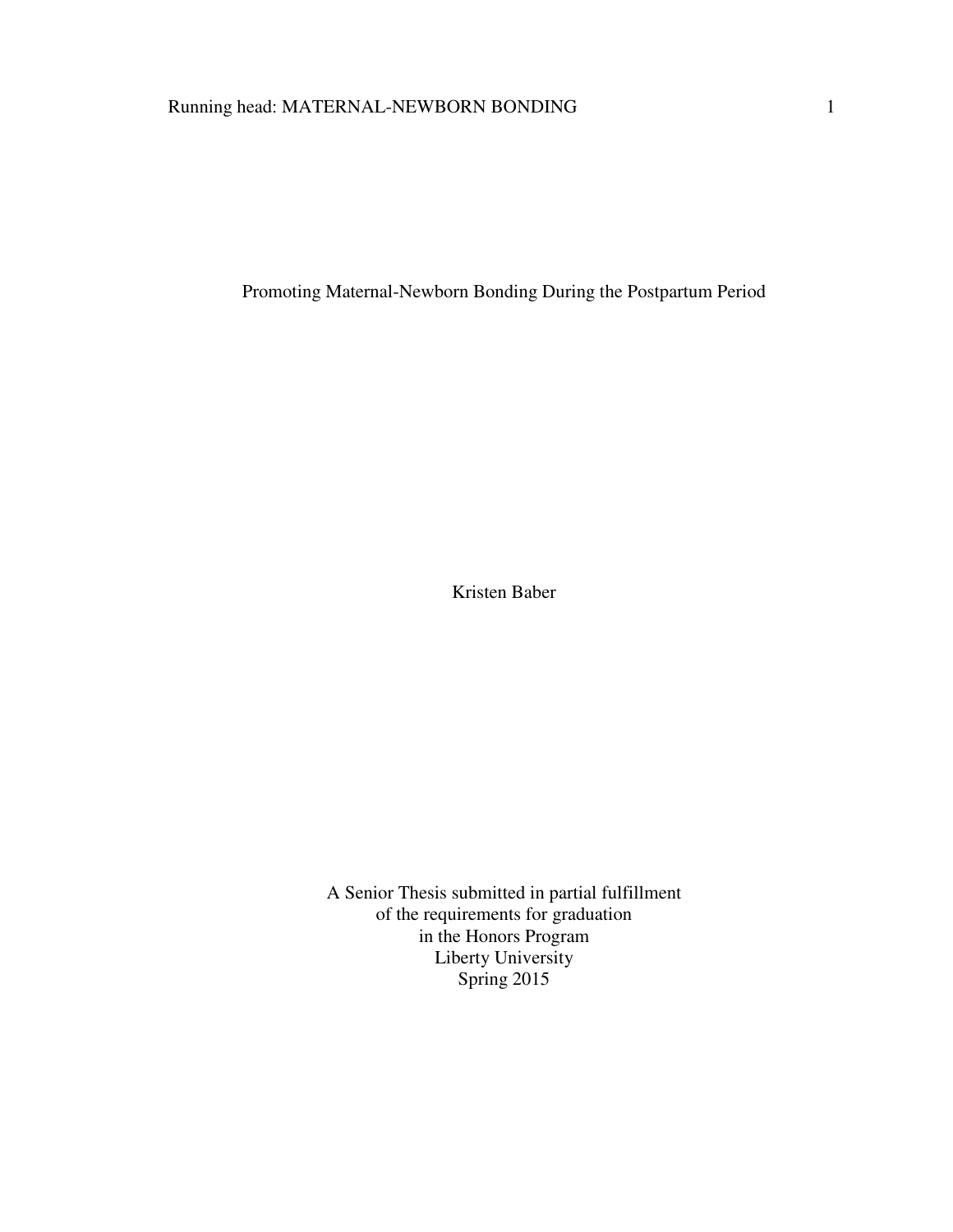Acceptance of Senior Honors Thesis

This Senior Honors Thesis is accepted in partial fulfillment of the requirements for graduation from the Honors Program of Liberty University.

> Kimberly Little, Ph.D, RN, CNE Thesis Chair

\_\_\_\_\_\_\_\_\_\_\_\_\_\_\_\_\_\_\_\_\_\_\_\_\_\_\_\_\_\_

Mrs. Tracey Turner, MSN, RNC-OB Committee Member

\_\_\_\_\_\_\_\_\_\_\_\_\_\_\_\_\_\_\_\_\_\_\_\_\_\_\_\_\_\_

David Wheeler, PhD. Committee Member

\_\_\_\_\_\_\_\_\_\_\_\_\_\_\_\_\_\_\_\_\_\_\_\_\_\_\_\_\_\_

Marilyn Gadomski, Ph.D Assistant Honors Director

\_\_\_\_\_\_\_\_\_\_\_\_\_\_\_\_\_\_\_\_\_\_\_\_\_\_\_\_\_\_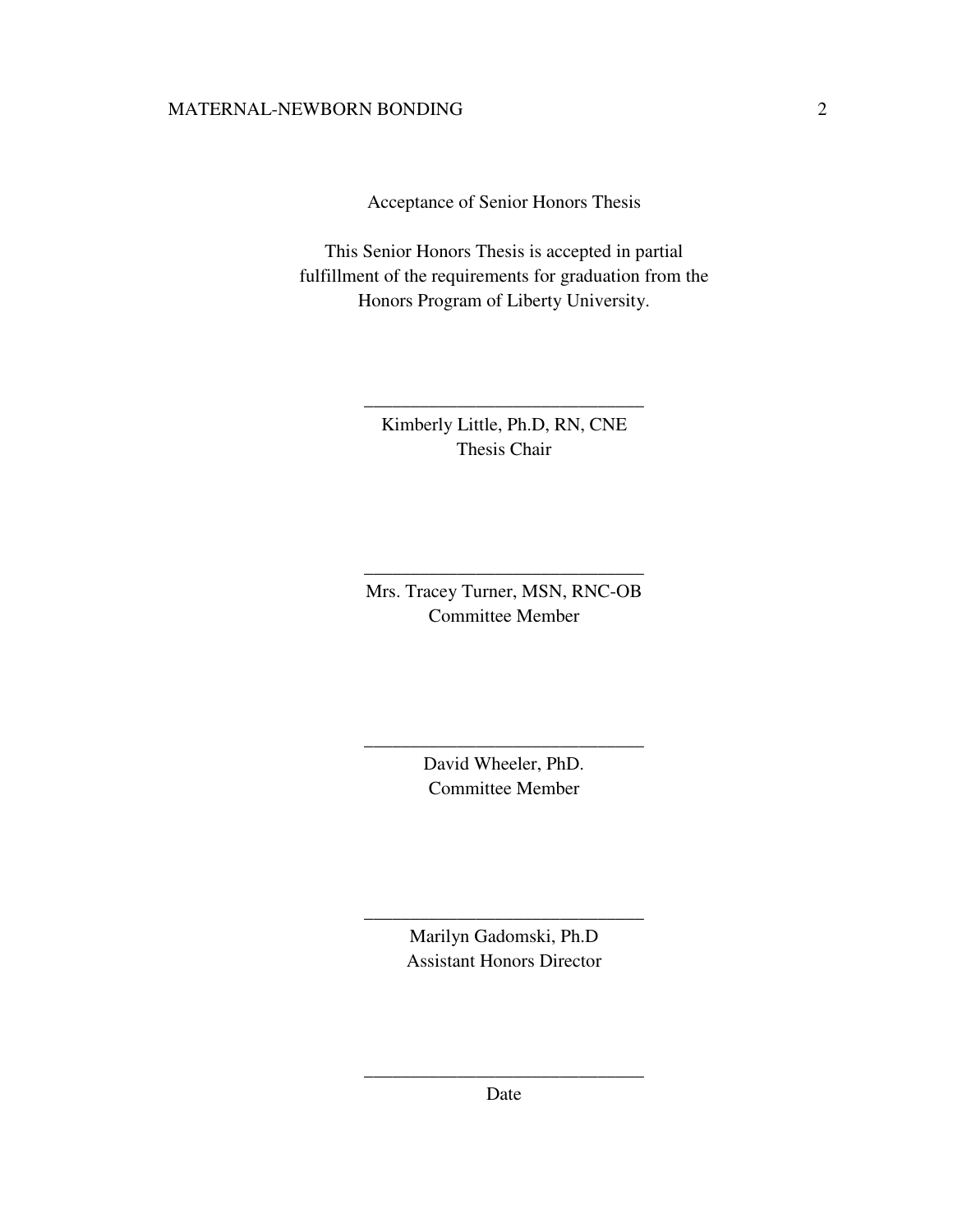#### Abstract

The bond between a mother and her newborn is one of strength, power, and potential. Several factors take place during the early postpartum period that can have a large influence on the bonding that occurs during this time. Oxytocin plays a vital role in the chemistry aspect of bonding, and its effects can be enhanced by a variety of techniques. Psychological theories such as the John Bowlby and Mary Ainsworth's Theory of Attachment and Erik Erikson's developmental stage of trust versus mistrust can be applied to the bonding process. The abundant benefits of bonding for both mother and newborn are of extensive importance. Nurses and childbirth educators can promote the maternal-newborn bond through encouraging skin-to-skin contact, breastfeeding, eye contact, and newborn massage during the first postpartum hour. Common hindrances to the maternal-newborn bonding process include a preterm newborn, lack of support, maternal fatigue, a cesarean birth, and emotional stress. Personal testimonies from families who have experienced these barriers can be used to evaluate strategies for overcoming these barriers in a way that promotes bonding. It is recommended for hospital protocols to include an hour of uninterrupted skin-to-skin contact after vaginal and low-risk cesarean births in order to promote optimal maternal-newborn bonding.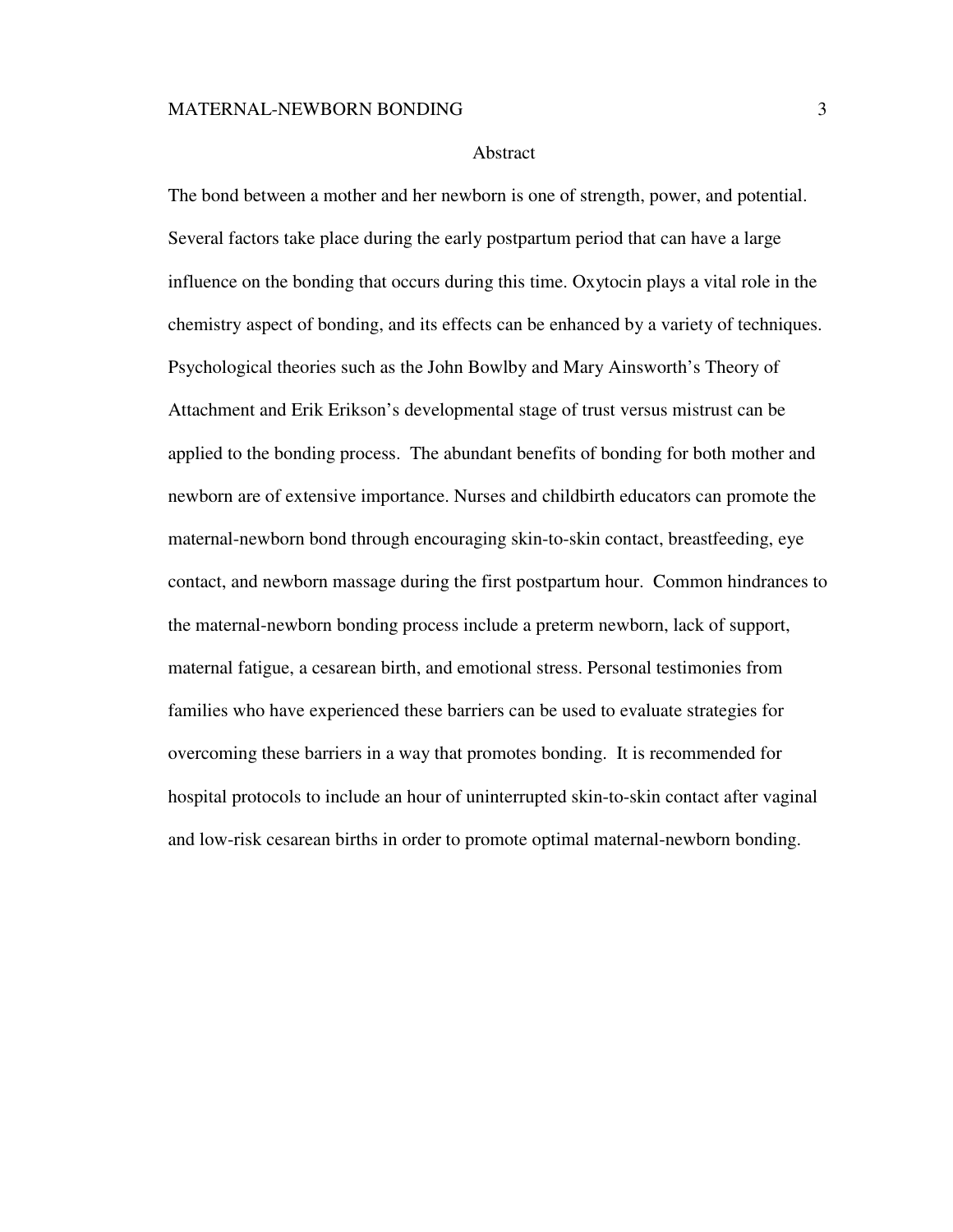Promoting Maternal-Newborn Bonding During the Postpartum Period

From the moment a new mother hears her newborn's first cry, a crucial process of bonding that began at conception begins to take on a whole new importance. Regardless of race, gender, culture, or ethnicity, the bonding between a newborn and mother is a beautiful, natural process that has occurred from the beginning of time. The power of first impressions is well known, and none may be more significant than the first experiences of a newborn exiting a mother's womb (Phillips, 2013). What occurs during the early postpartum period can carry lifelong implications for both mother and newborn. Therefore, it is important to implement interventions to enhance the bonding process and overcome barriers that may hinder it from occurring.

#### **The Role of Oxytocin in Bonding**

 In order to be most effective at promoting maternal-newborn bonding, it is important to understand how the bonding process occurs on a chemical level (Palmer, 2013). The human interactions that a newborn experiences during the early postpartum period plays a large role in the development of a newborn's hormonal control systems and permanent organization of brain synapses. A large part of the bonding experience can be attributed to the role of oxytocin. Therefore, it is especially important to maximize the release of oxytocin during labor and during the postpartum period in order to initiate the bonding and attachment pathways in the newborn's brain.

Oxytocin is the most abundant neuropeptide found in the brain that provides the foundation for the capacity to form close relationships with others (Feldman, Gordon, & Zagoory-Sharon, 2011). It is roused by high levels of estrogen during pregnancy which dramatically multiplies the mother's sensitivity to the presence of oxytocin and promotes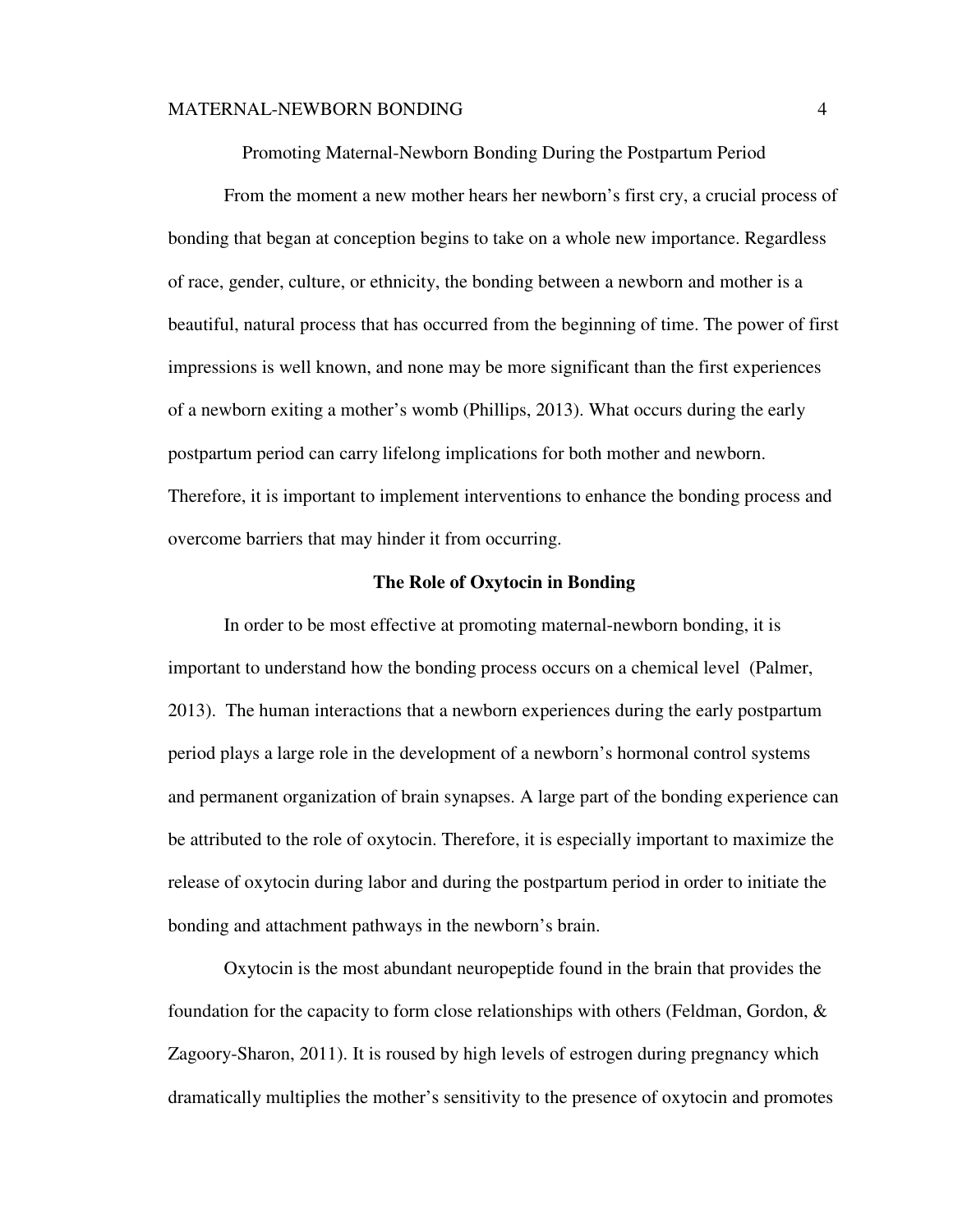maternal behaviors (Palmer, 2013). The first major surge of oxytocin occurs throughout labor and during the passage through the birth canal. These surges play a role in preparing the woman for motherhood. Oxytocin is released from the posterior pituitary during the postpartum bonding process and helps reduce any negative symptoms that may be experienced by new mothers, such as anxiety or stress (Feldman et al., 2011). This helps cement the bond between the mother and newborn after childbirth, even though the mother may be having some anxiety lingering after an extensive laboring process. Oxytocin also creates a desire for further contact between the individuals inciting its release (Palmer, 2013). Oxytocin aids in creating a sense of comfort for the newborn while also further facilitating the mother's appropriate response of affection and attention (Feldman et al., 2011). The increased level of oxytocin helps the mother handle the stress of becoming a new parent. This is because oxytocin is linked to the central nervous system's regulation of stress and anxiety through binding mostly in the limbic system and amygdala.

 Oxytocin can also be released during breastfeeding which enhances the bonding process. A study by Gordon, Zagoory-Sharon, and Leckman (2010) showed high oxytocin levels associated with breastfeeding are correlated with mothering instincts such as affectionate parenting behaviors, a soft and soothing vocal tone, the expression of positive affect, and affectionate touch. They found there is a correlation between a woman bonding well with her baby and the amount of oxytocin found in her blood. During their study, blood was drawn from the mother's antecubital vein 30 minutes before nursing and 30 minutes after nursing. The amount of oxytocin was determined by a commercial oxytocin enzyme-linked immunosorbent assay kit and calculated by using a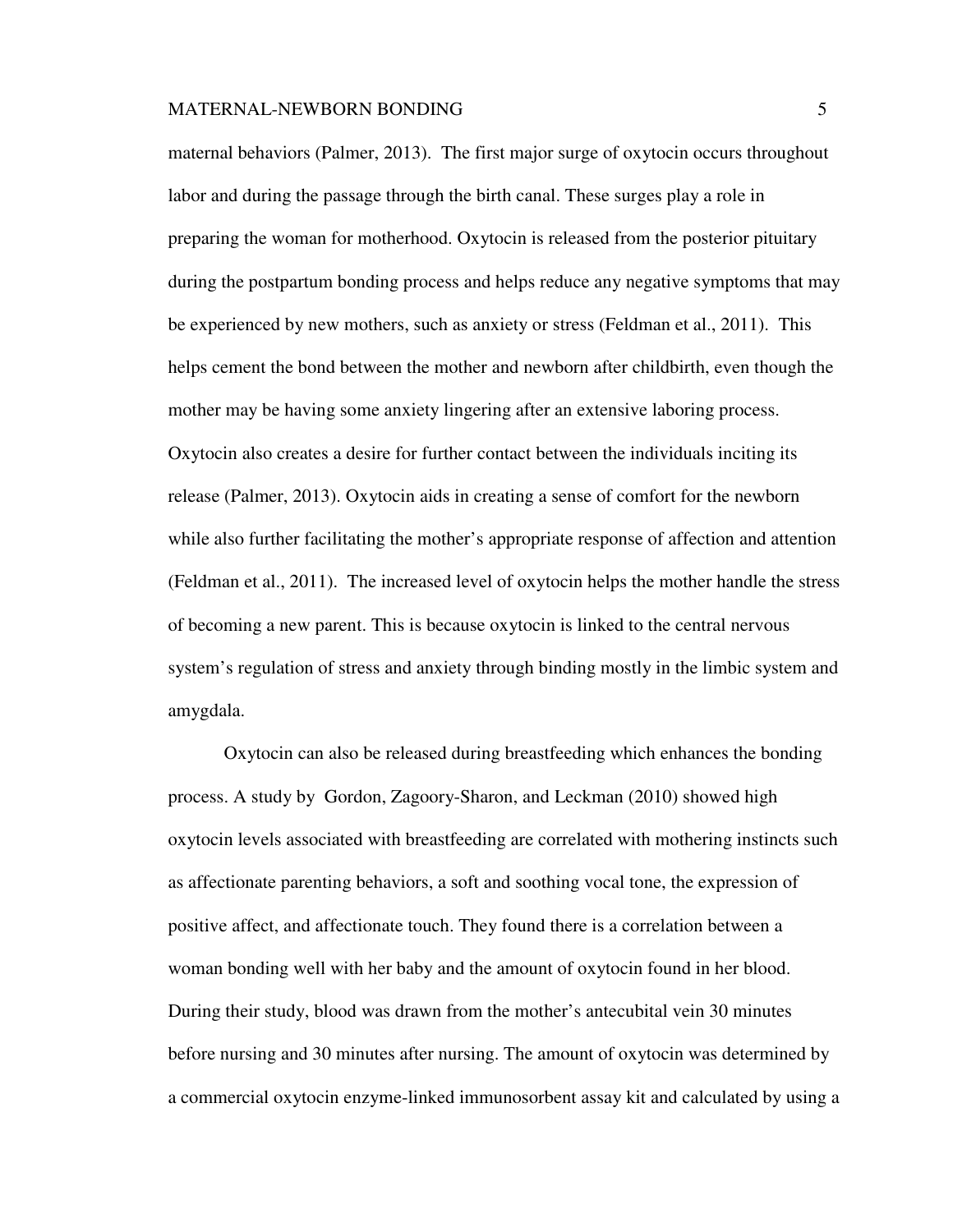MATLAB-7 program according to relevant standard curves. The mother was videotaped interacting with her newborn for 10 minutes before and after breastfeeding. Their interaction was scored according to four categories including the mother's gaze to her infant's face, parental affect, vocal tones, and affectionate touch. The study found that after breastfeeding, oxytocin levels were higher, and the mothering instincts were more prominent.

The touch of the newborn's lips on the mother's nipple has been found to raise oxytocin levels shortly after birth (Himani, Kaur, & Kumar, 2011). This further complements the physiologic, immunologic, and behavioral mechanisms that contribute to maternal-newborn bonding. These mothering moments further support the production and release of oxytocin. This surge in oxytocin levels results in the mother becoming more familiar with and attracted to the unique odor of her newborn. The response from the mother lays the foundation for many future developments of bonding and attachments making this early bond one of the most important connections an infant can make.

#### **Theories of Bonding and Attachment**

Several theories offer descriptions of how bonding during the first postpartum hour lays the foundation for the attachment process that continues throughout childhood (Feldman et al., 2011). Research on maternal-newborn attachment began to increase in popularity around the 1970s. John Bowlby, a British psychiatrist, and Mary Ainsworth created the Theory of Attachment, which described bonding as a continuing process during which the child creates an attachment to the mother. This attachment that commenced during infancy impacts the couplet throughout their lives. Bowlby acknowledged that initial bonding process early in the postpartum period provides the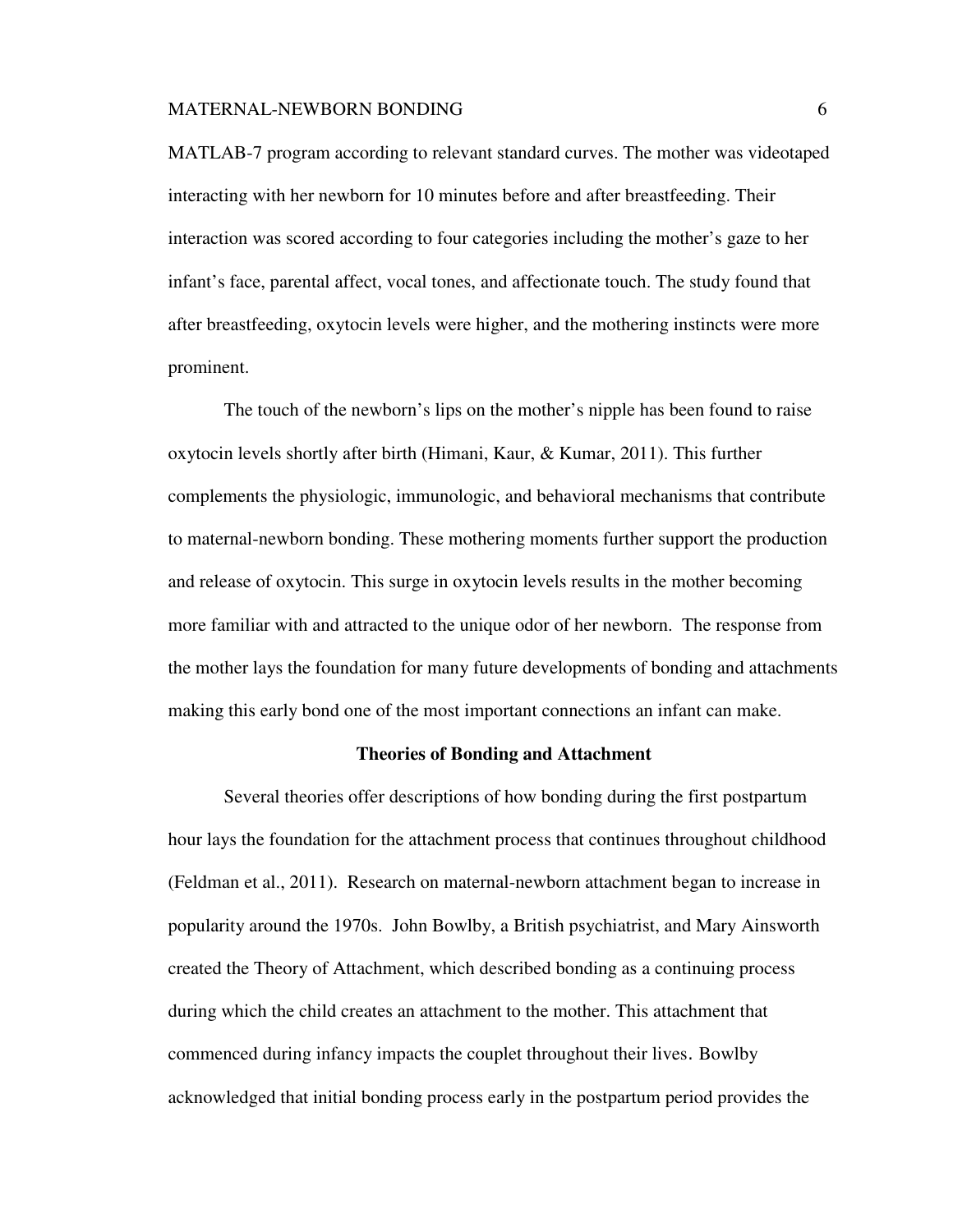foundation necessary for numerous future emotional, developmental, and social milestones (Young, 2013).

Attachment can be defined as "a strong disposition to seek proximity to and contact with a specific figure and to do so in certain situations, notably when frightened, tired, or ill" (Zeanah, Berlin, & Boris, 2011, p. 819). Therefore, though the mother may bond with her newborn, she is not considered attached to the newborn because she does not derive security, protection, or care from her newborn (Hazan & Campa, 2013). Therefore, the newborn's attachment bond to the mother is considered unidirectional and is categorized separately from the care giving bond established from the mother to the newborn, which is reciprocal.The phenomenon of maternal-newborn bonding has been a process researched for decades. John Bowlby was one of the first to extensively research the emotional bond between a newborn and parent. During the mid-to late 1900s, Bowlby evaluated the psychoanalytic theory that suggested a child's emotional bond to the parent emerges and persists primarily because the mother provides physical necessities such as food for the child. Based on this theory, the emotional bond between a newborn and mother primarily reflects a secondary drive to obtain these physical necessities, implying there is nothing inherently extraordinary about the maternal-newborn relationship. Bowlby countered this theory after observing orphaned children longing for their deceased parents. Even several years after their parents' death, the children failed to form new bonds to other adults who did attend to their physiological needs. After these observations, Bowlby began to believe that perhaps the maternal-newborn bond did not emerge as a result of a secondary drive process, but rather other reasons that originate from the early postpartum period.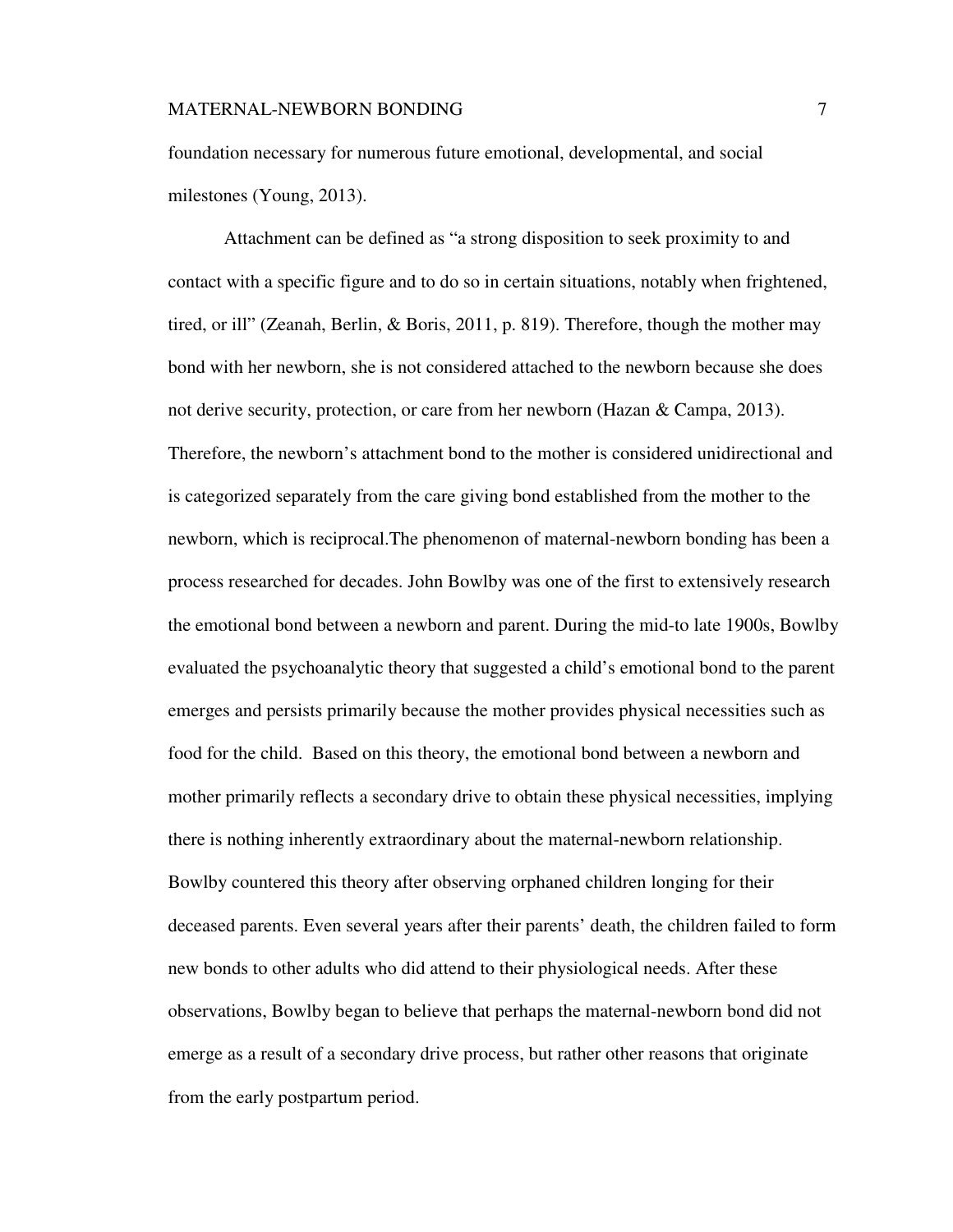Through experiments with rats, Bowlby discovered when mothers actively bond with their newborn during the early postpartum period through skin-to-skin contact, the production of corticotropin-releasing factor (CRF) is inhibited. Corticotropin-releasing factor targets glucocorticoid receptors in the hippocampus and gamma-amniobutynic acid receptors in the amygdala to mediate the stress response and anxiety. Furthermore, mothers serve as regulators of the newborn's pituitary-adrenal stress response system. These regulators of newborn stress reactivity may include touch, newborn massage, close body contact, and eye gazes. These findings suggest there are hidden regulators in the maternal-newborn bond that contribute to the attachment formation during the early postpartum period. Through these hidden regulatory mechanisms, the repeated reduction of stress experienced by the newborn in the presence of the mother could be partially responsible for the newborn's attachment because of the association of the mother with a safe haven and security. Though newborns are not born with this attachment, the original development begins during the postpartum period as the newborn begins to become familiar with his or her mother's smell and sound (Zeanah et al., 2011).

 Erik Erikson recognized the primary stage of development during infanthood is trust versus mistrust, during which the newborn gains the ability to trust others, a sense of one's own trustworthiness, and a sense of hope (Kneisl, 2013). Newborns need to develop a sense of trust that their feeding, comfort, stimulation, and caring needs will be met (Wilson, 2013). Erikson recognized a newborn who has developed trust will be able to experience a feeling of physical comfort and security which assists them in experiencing unfamiliar and new situations with minimal fear. When the parent demonstrates persistent skin-to-skin contact with the newborn accompanied by other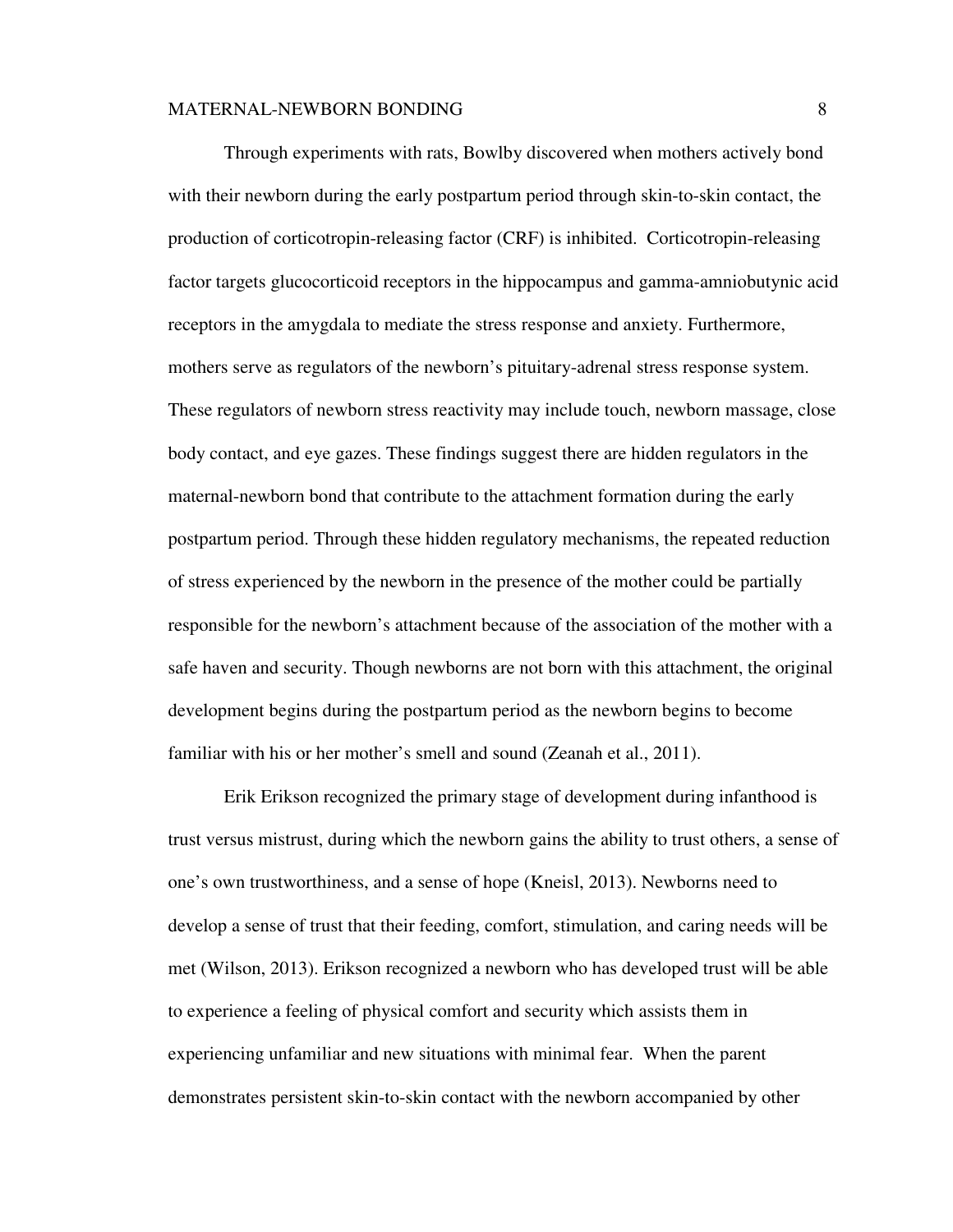#### MATERNAL-NEWBORN BONDING PERSON NATURE AND SUMPOSE AND SUMPORT STATES AND SUMPORT OF STATES AND SUMPORT OF STA

nurturing acts, the infant's cortisol levels are reduced as a result of this increase in oxytocin (Palmer, 2013). It has been demonstrated that the level of oxytocin controls the permanent organization of the stress-handling portion of the newborn's brain, thus promoting a secure or insecure attachment style that can carry over into adolescence and adulthood. If insecure attachments are formed during this early stage, the newborn is likely to experience estrangement and withdrawal from other potential attachment figures. Because of this trust that is acquired in infancy, the foundation is laid for all other succeeding phases of development. Therefore, it is especially important to promote optimal attachment during the postpartum period.

## **Importance and Benefits of Early Bonding**

Before one can be motivated to promote maternal-newborn bonding, the importance and benefits of bonding must be explored (Young, 2013). The first hour of life after birth is known to be an optimal opportunity for the maternal-newborn bonding process to occur. However, this crucial window of time is often taken up by various medical and nursing procedures such as newborn weights, foot printing, and assessments which disrupt the bonding process. A newborn's behavior and subconscious thought processes can be affected by the early postpartum period (Phillips, 2013). Therefore, it is critically important for all those involved in the childbirth process including parents, nurses, and doctors to be aware of the importance of maternal-newborn bonding.

Another reason it is important to promote maternal-newborn bonding is highlighted by new research showing newborns are capable of forming memories that remain in their subconscious thoughts for life (Chamberlain, 2013). In his groundbreaking book entitled *Babies Remember Birth*, Dr. David Chamberlain compared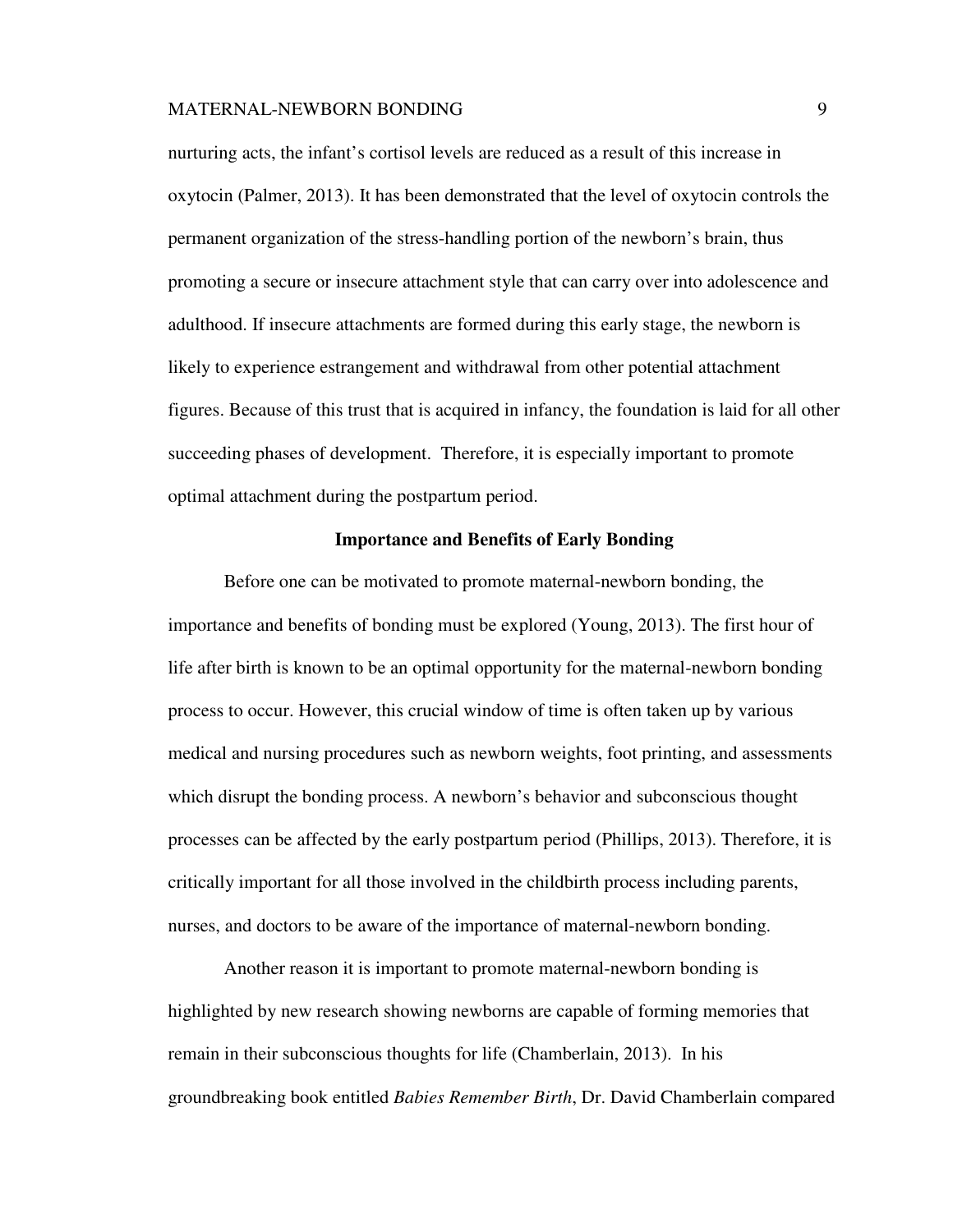the birth stories of 10 mothers with the birth memories of their children. During separate sessions under hypnosis, mothers and their children were asked to describe the birth process. Although the children had not been told about their birth history, their accounts of the events surrounding their births contained many of the unique and specific details in common with the mother's account. Dr. Chamberlain's newest book entitled *Windows to the Womb* documented large bodies of research that explore the various ways newborns and even fetuses are able to demonstrate capacities for learning and memory. This information is important in several fronts. If newborns subconsciously remember the first few moments outside of the womb, then how they are treated at birth and during the first few hours following have a much larger influence on later years in life than most realize.

Since this parent-child bond is the basis for future bonding experiences, the importance lies in the maximum quality of the initial bonding experience (Young, 2013). The quality of the maternal-newborn relationship during the early moments after birth can have a significant impact on the mother's mental health and newborn's well-being, development, and adaptation throughout life (Johnson, 2013). The unique and long-term emotional tie that begins with the first contact between the mother and newborn continues to develop throughout the postpartum period. Therefore, an inadequate mothernewborn relationship can result in long-term consequences to the child, including cognitive and socio-economic development, physical health disparities, and difficulties in personal relationships.

Maternal-newborn bonding can also be beneficial because of its potential to enhance the development of the newborn's brain (Phillips, 2013). When a newborn is born, his or her immature brain is only about 25% of the size it will be in adulthood.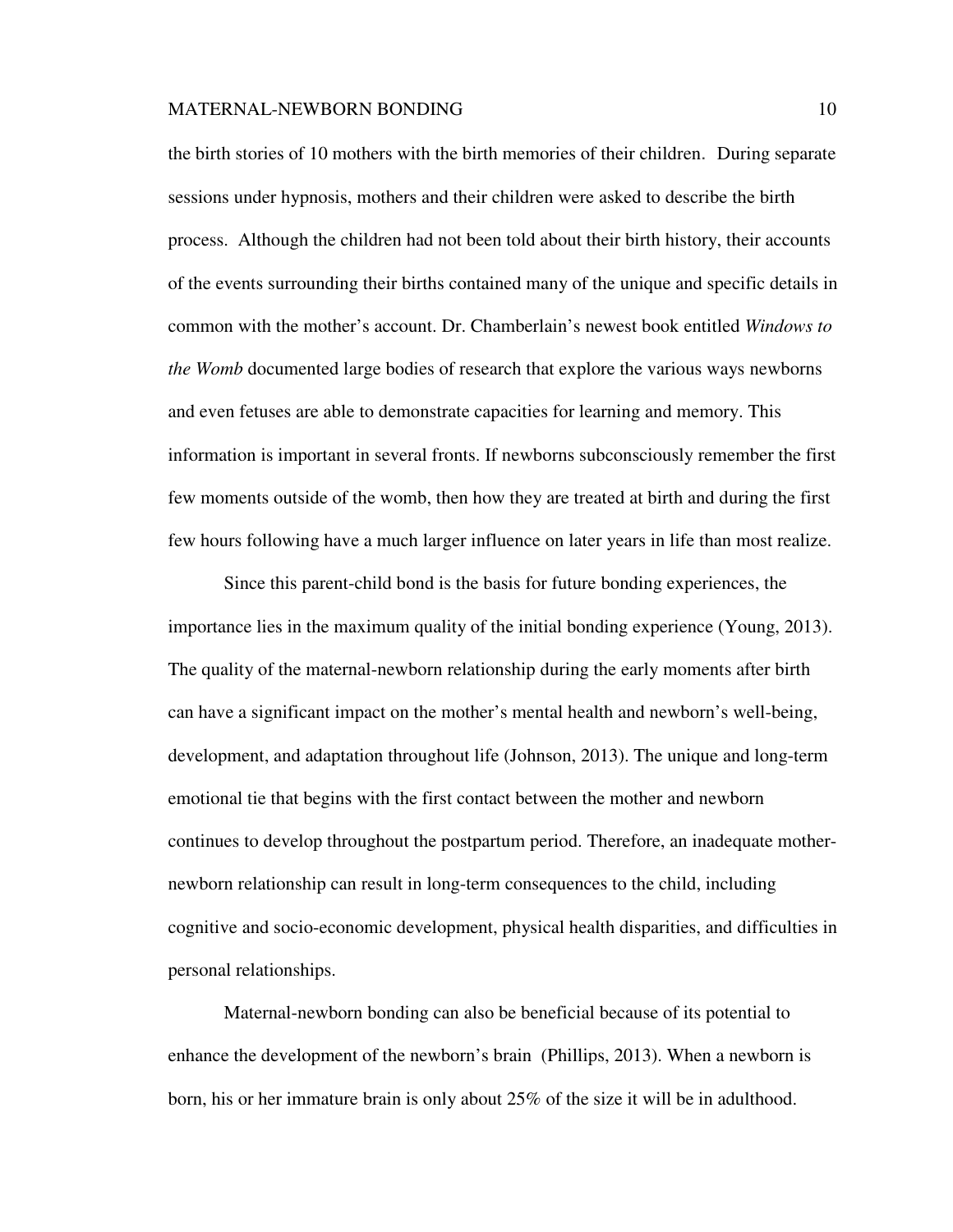Even though all brain cells are present at birth, the myelination and synaptic development that will take place later in life is not yet complete. Dr. Allan Schore discovered the maturation of the amygdala undergoes a critical period of development that begins at birth and continues throughout the first two months of life. Dr. Schore's research proclaims skin-to-skin contact after birth activates the amygdala via the prefrontal orbital pathway. This activation contributes to the maturation of the amygdala. The amygdala is a part of the limbic system involved in emotional learning, as well as in seeking love and sustaining long-term emotional memories (Trigoboff, 2013). When these long-term emotional memories are established due to proper maternal-newborn bonding, the relationship between mother and child can be enhanced.

## **Promoting Bonding**

Research has shown the first hour after birth is when the strongest foundation for bonding occurs (Young, 2013). Therefore, childbirth staff need to be cognizant of how to support bonding during this critical window of opportunity (Henry, Richard-Yris, Tordjman, & Hausberger, 2009). During the first hour of life, the neonate is most alert and naturally seeks both suckling and skin-to-skin touch. Therefore, when newborns are separated from their mother during the first hour of life, the couplet is more likely to experience a weaker initial attachment to each other. Nurses can promote a positive bonding and attachment experience by encouraging contact between the mother and newborn, thereby facilitating a positive emotional mood.

 Breastfeeding during the first postpartum hour is one of the best ways to promote maternal-newborn bonding (McLeod, 2009). One of the reasons why breastfeeding aids in bonding can be described by the behavioral theory of attachment by classical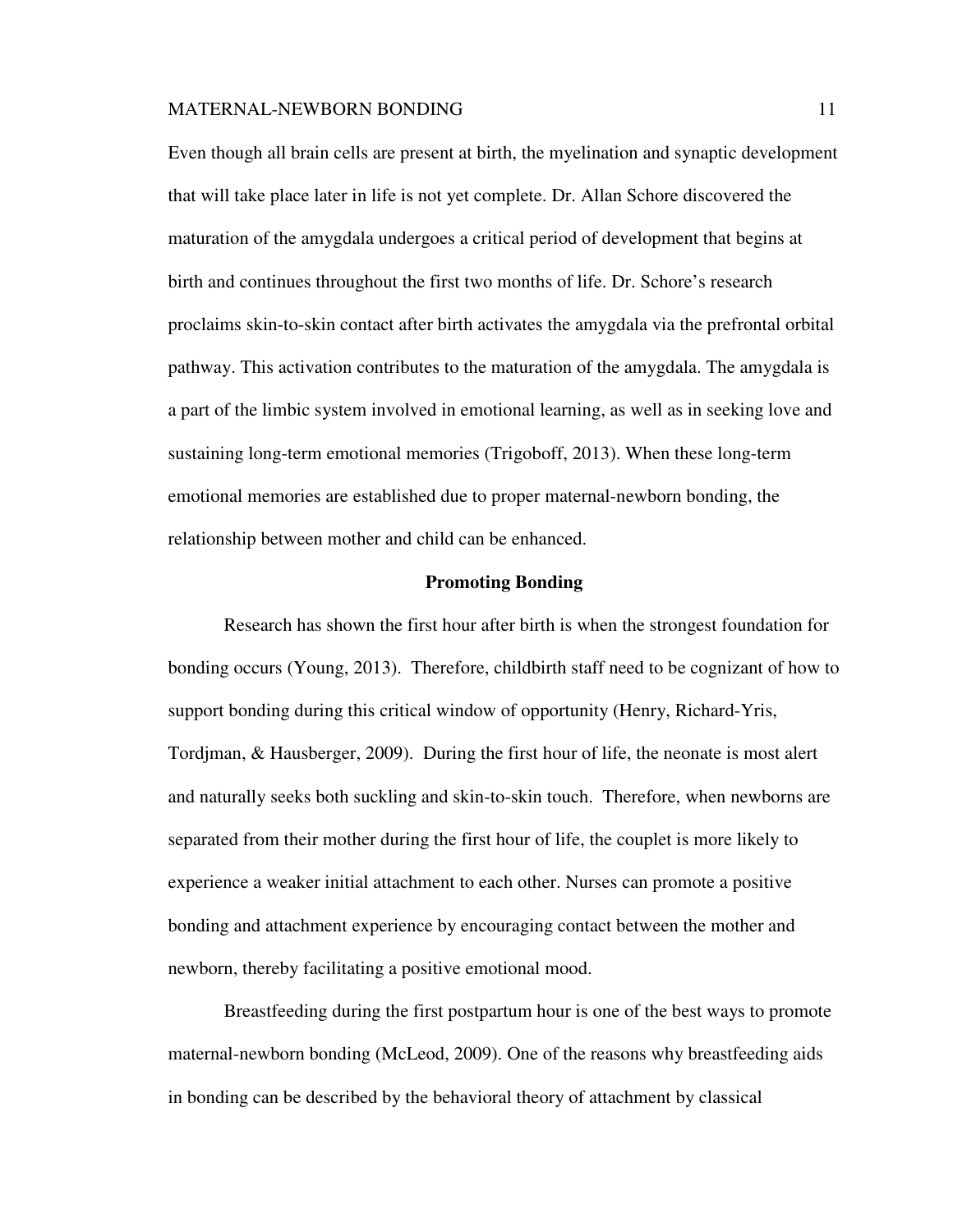conditioning. The behavioral theory of attachment suggests a newborn forms an attachment with the caregiver who provides food and emotional comfort. When a newborn is born, he has no immediate attachment to his mother. However, when he is breastfed, he begins to learn to associate his mother with the comfort of being fed. Being close to the mother's breast also creates a sense of comfort for the newborn that can aid in the bonding process. This is because the baby is born knowing the smell of amniotic fluid which is similar to the scent of the mother's breast (Palmer, 2013).Therefore, through the process of classical conditioning, the newborn comes to find the contact with his or her mother comforting (McLeod, 2009).

Early breastfeeding can also aid in the release of oxytocin by stimulating the milk let down reflex which can help make the first attempt at breastfeeding more successful. Nursing a newborn during the first postpartum hour causes an increase in oxytocin levels. Therefore, when breastfeeding is delayed or never initiated, the couplet loses part of the hormone peak that takes place immediately after birth (Palmer, 2013). When a newborn's hand massages the mother's breast during a feeding, the mother releases more oxytocin which further aids in the bonding process (Phillips, 2013). Oxytocin is also transferred to the newborn through breast milk which promotes continuous relaxation and closeness for both mother and baby (Palmer, 2013). Kayla Johnson (2013) found mothers who initiated breastfeeding within the first two hours after birth seemed more content and confident in their parenting abilities at one year after birth. The emotion and love formed during these early moments greatly enhance the maternal-newborn bond (Bussel, Spitz, & Demyttenaere, 2010). When oxytocin and prolactin hormones are released during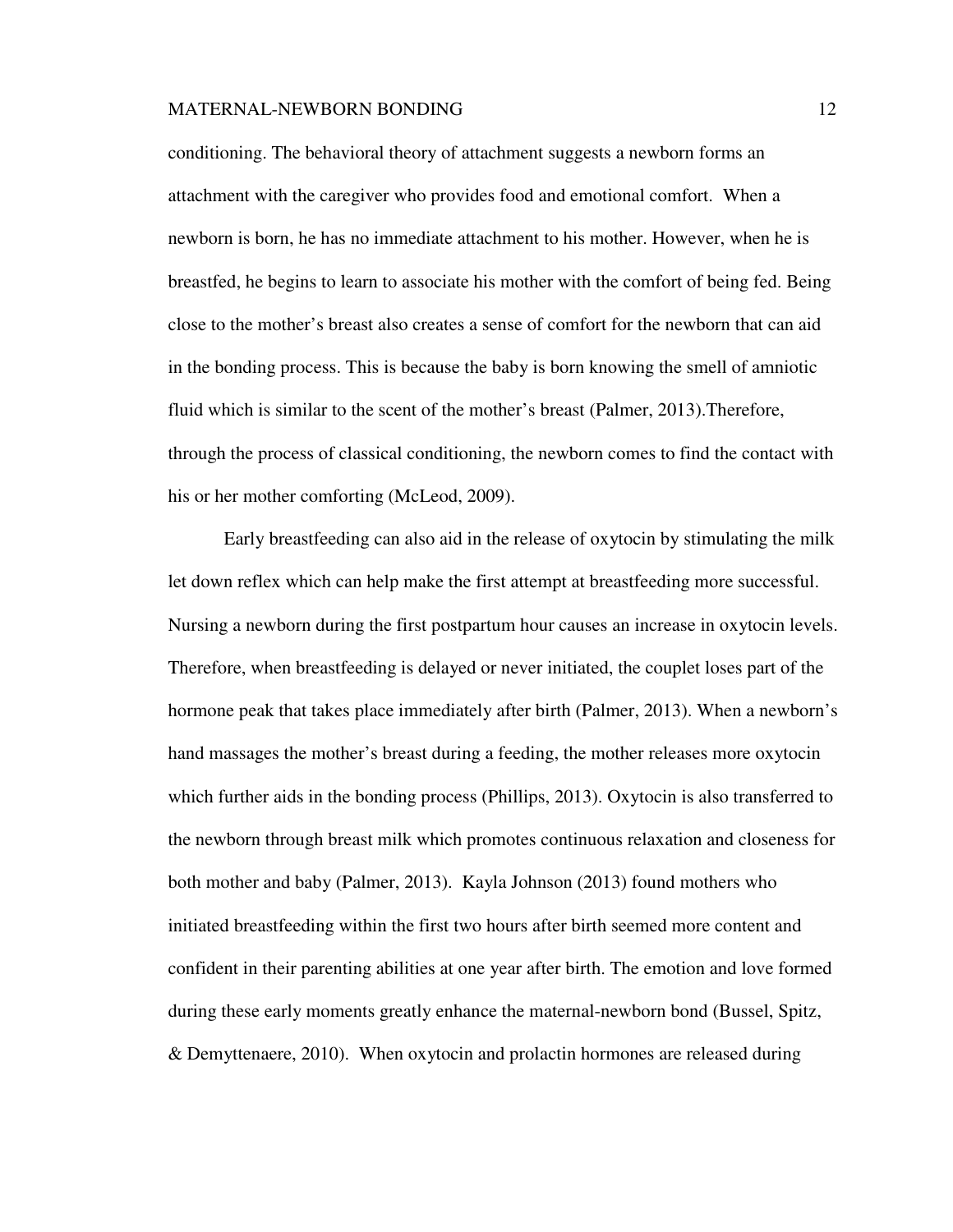breastfeeding, the mother is likely to have lower levels of stress and enhanced bonding with her newborn (Liu, Leung, & Yang, 2014).

 Himani, Kaur, and Kumar (2011) researched the effect of initiation of breastfeeding within one hour of the delivery on maternal- newborn bonding. A total of 218 couplets were enrolled in their study. The control group consisted of 109 couplets who initiated breastfeeding more than one hour after birth. The experimental group consisted of 109 couplets who did initiate breastfeeding within one hour of birth. During the experiment, mothers were not forced to initiate breastfeeding immediately nor delay the initiation for the sake of the experiment. Instead, mothers were contacted one hour after the delivery of their newborn and asked when they initiated breastfeeding. If it was within one hour of delivery, they were placed in the experimental group. If it was more than one hour, they were placed in the control group. Maternal-newborn bonding was assessed at 24 and 48 hours after delivery using the Maternal Postnatal Attachment Scale.

The Maternal Postnatal Attachment Scale was developed by John Condin and Carolyn Corkindale in 1998 (Condon & Corkindale, 1998). The self-report questionnaire features 19 questions that address areas of bonding and attachment such as "pleasure in proximity, acceptance, tolerance, and competence as a parent" (Condon & Corkindale, 1998, p. 57). Using the scale, the control group had a mean bonding score of 73.6, while the experimental group had an average bonding score of 81.1 at 24 hours after delivery (Himani et al., 2011). At 48 hours postpartum, the control group had a mean bonding score of 74.5 and the experimental group had an average bonding score of 83.3. It is acknowledged that quantifying the maternal-newborn bonding is a difficult challenge for researchers because it involves the psychological study of the mother and her attachment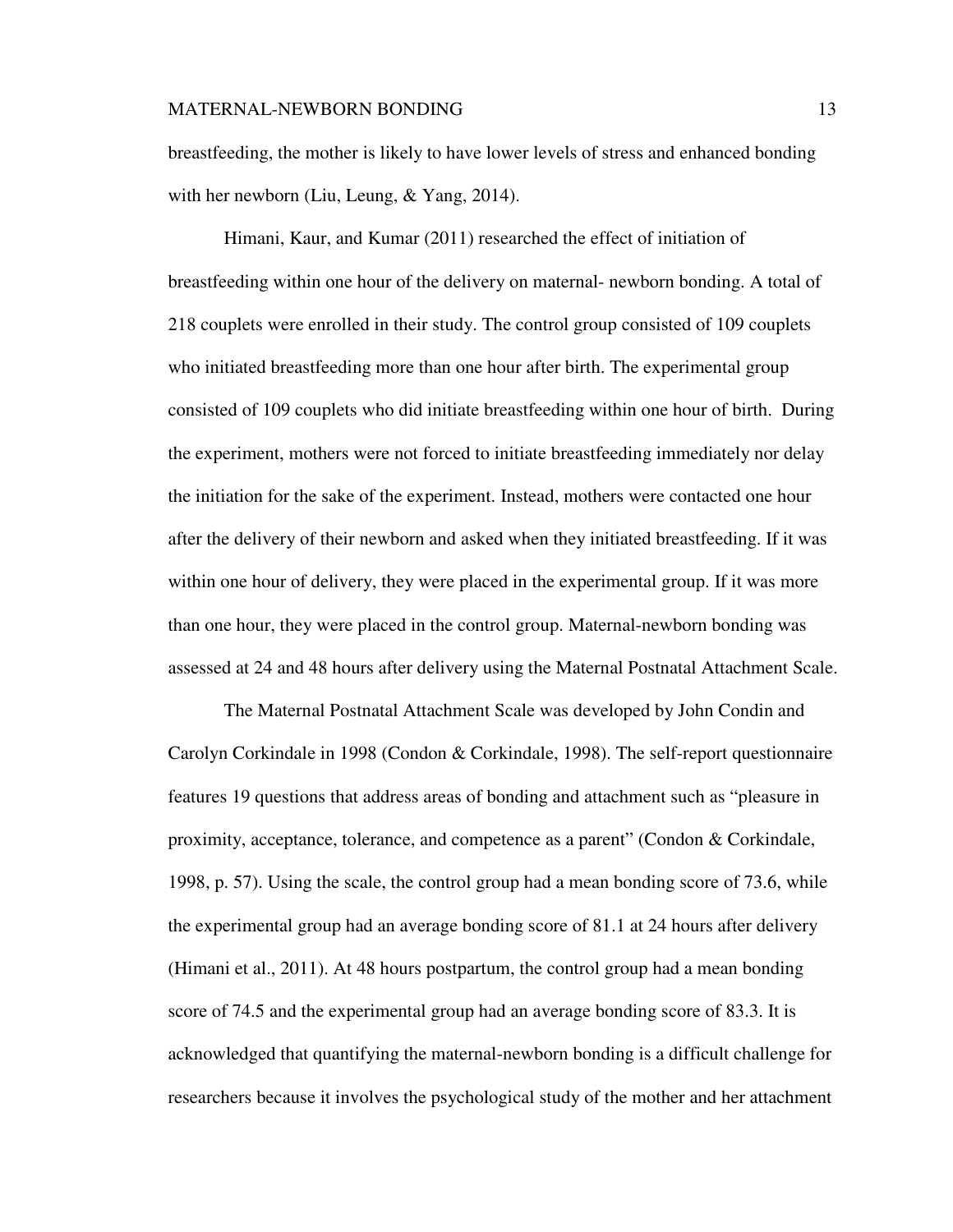to the neonate. Upon results analysis, a significant difference was found between the maternal newborn bonding scores of the control and experimental groups. The research team recommended that breastfeeding be initiated within one hour of delivery, as long as maternal and newborn health allows, in order to promote optimal maternal-newborn bonding. The establishment of early breastfeeding can encourage a high quality maternal-newborn attachment throughout infanthood. During the first postpartum hour, the newborn is most alert and the sucking reflex of the neonate is the most active. Therefore, when babies are put to breast during the first hour after delivery, the mother and newborn are able to take advantage of this peak time. Not only are newborns particularly alert and apt to breastfeed during the first postpartum hour, but new mothers are also particularly sensitive during the immediate postpartum period. Therefore, the early first contact of mother and newborn seems to optimize attachment and bonding of the mother to the newborn.

Himani et al. also conducted a study to find the relationship between early initiation of breastfeeding and the long term success of breastfeeding. The study involved 111 primiparous women who intended to breastfeed their newborns. These women were placed into groups that were matched for social class and age. The sample was divided into two groups, with half of the women breastfeeding within 10 minutes of birth and the other half initiating breastfeeding four to six hours after birth. Results showed the group who began breastfeeding within minutes of delivery breastfed their newborns for an average of 161 days, which was 40% longer than the group who initiated breastfeeding several hours after birth. This is a difference of about 96 days. Therefore, it can be recommended that early contact between mothers and newborns is promoted in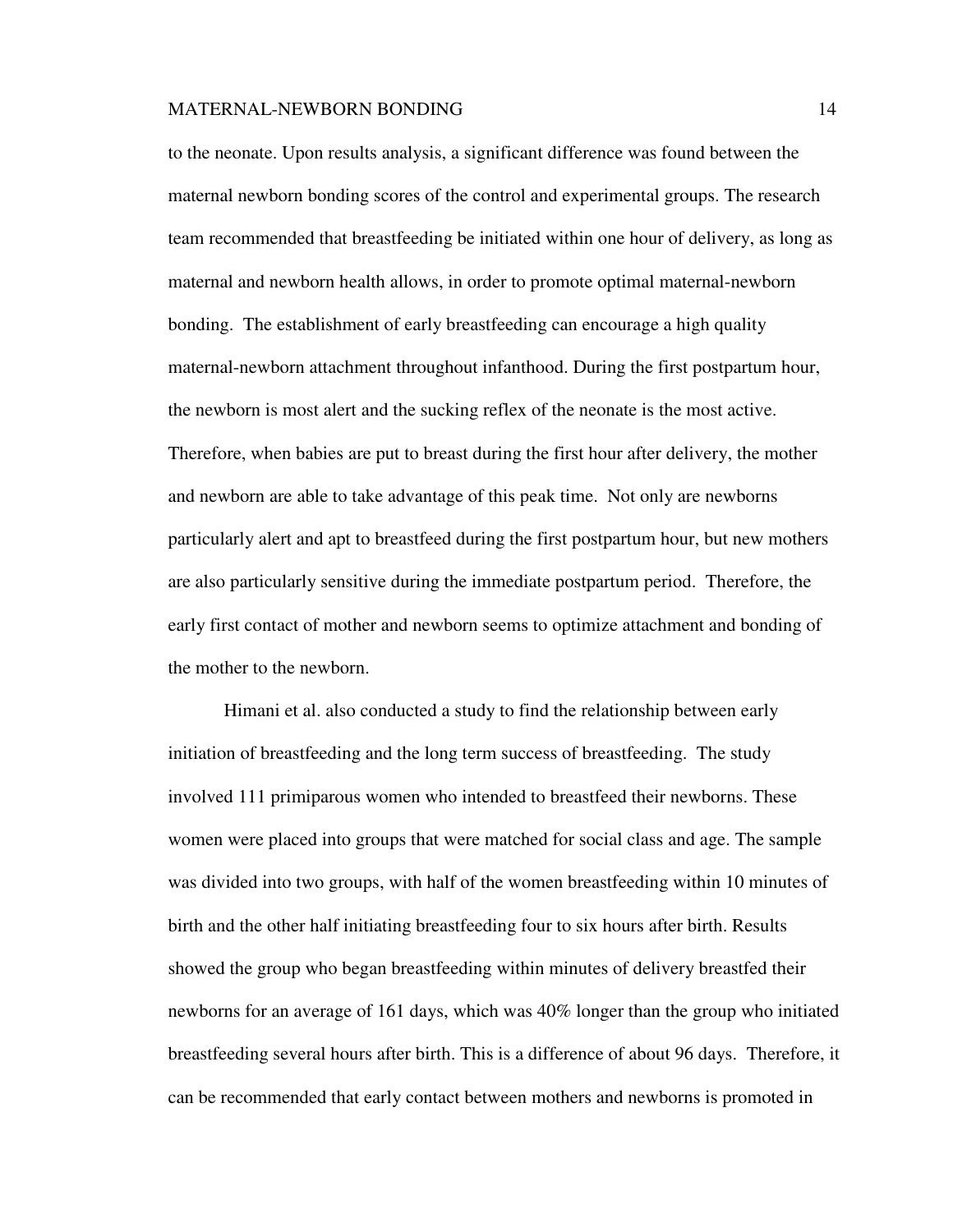order to maximize bonding during this maternal sensitive period. Himani et al. (2011) concludes that "Prolonged breastfeeding appears to be one of the outcomes of promoting early contact of mother-newborn pairs" (p. 101). Because breastfeeding is a significant source of bonding throughout infanthood, these results are important to consider.

An additional way to promote bonding is through the encouragement of eye contact between the mother and newborn during the first hour after birth (Davidson, London, & Ladewig, 2012). After birth, the new mother should increase the proportion of time she spends in the en face position with her newborn. The en face position involves direct face-to-face and eye-to-eye contact between the mother and newborn. When the newborn's eyes are open, the mother instinctively greets the newborn and talks in high pitched tones to him or her. These are signs that active bonding is taking place. The nurse can play a vital role in promoting the effects of this eye contact after birth. For example, nurses can delay the administration of Erythromycin in the newborn's eyes until this critical hour has passed in order to avoid clouding the vision of the newborn.

 Maternal-newborn bonding can also result from positive moments of maternaltouch-massage during the first postpartum hour (Feldman et al., 2011). Mothers can be encouraged to use newborn massage as a way to increase the bonding and relaxation process during the postpartum period (Arivabene, 2010). In a study done by Field, Diego, and Hernandez-Reif (2010), the effects of newborn massage during the postpartum period were explored. During the experiment, newborn newborns were randomly assigned to a massage therapy or to a control group. The experimental group using massage therapy received three, 15-minute massages each day for five consecutive days. The massage consisted of moderate pressure stroking to the shoulders, back, head, legs, and arms as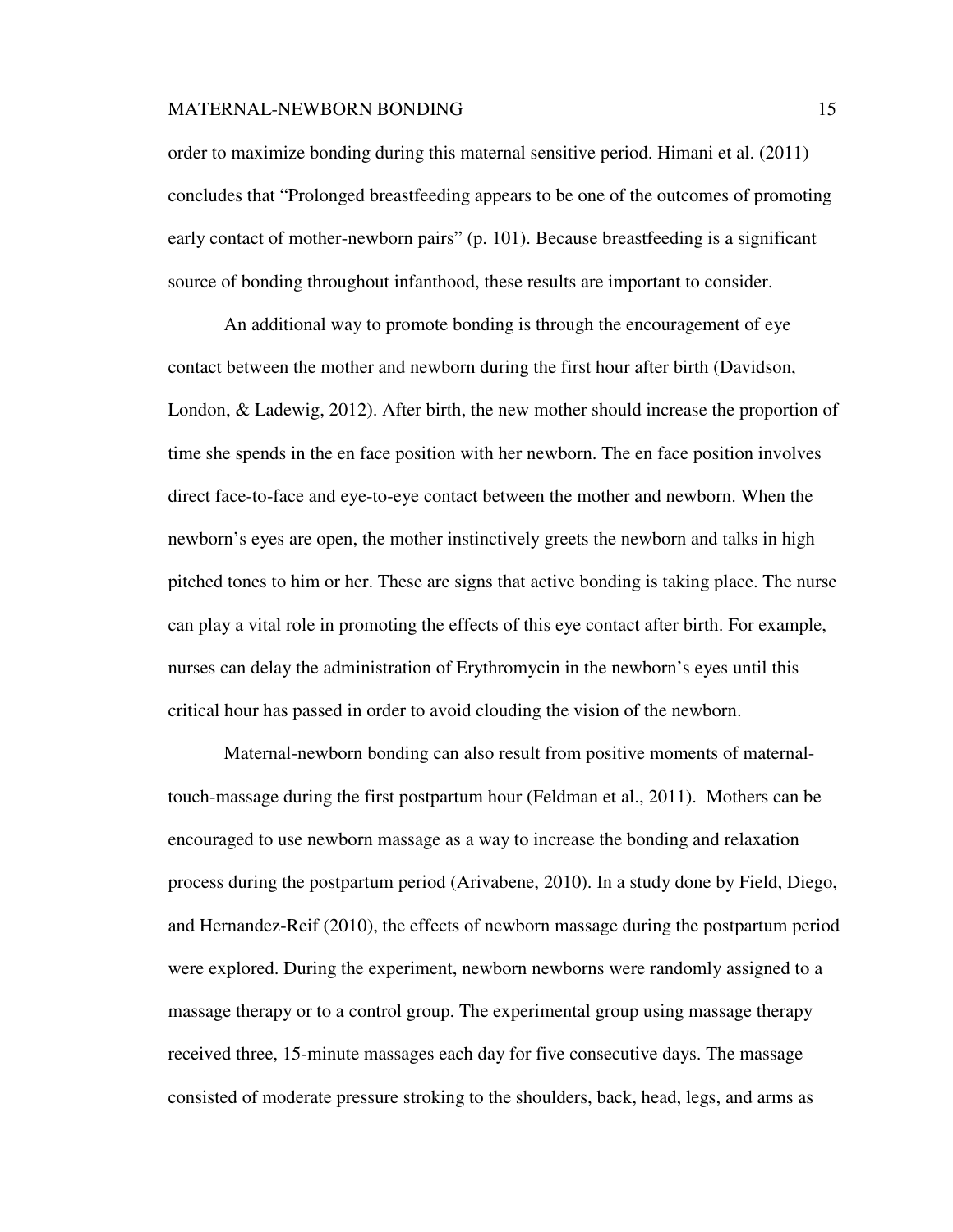well as kinesthetic exercises involving extension and flexion of the limbs. The study found newborn stress behaviors and activity were significantly reduced which suggests massage has a pacifying and stress-reducing effect on newborn newborns. This can beneficially assist the bonding process because it can relieve some of the stress that accompanies delivery. As a part of postpartum newborn massage, the nurse can encourage the mother to familiarize herself with her newborn through fingertip exploration of the newborn from head to toe (Davidson et al., 2012). The mother can also familiarize herself with the newborn through a sense of sight, touch, and hearing. Mothers who participate in infant massage are more likely to respond verbally to any sounds emitted by the newborn such as cries, coughs, sneezes, and grunts. These verbal responses also indicate active bonding is taking place.

 Finally, skin-to-skin contact, also known as kangaroo care, between the mother and newborn has been shown to be associated with a wide variety of physical and psychological benefits for both the newborn and mother (Brimdyr, 2011). When a newborn is allowed to have uninterrupted skin-to-skin contact with his or her mother after birth, the newborn goes through nine instinctive stages during the first postpartum hour that promote bonding and attachment early on. Stage one involves the birth cry that allows the newborn's lungs to expand. The second stage consists of relaxation when the newborn demonstrates few movements. Next is the awakening stage which typically occurs while the newborn is three to eight minutes old. During this stage, the newborn exhibits small thrusts of movement in the head and shoulder. The fourth stage is the activity stage where the newborn demonstrates the rooting reflex while making increased mouthing and sucking movements.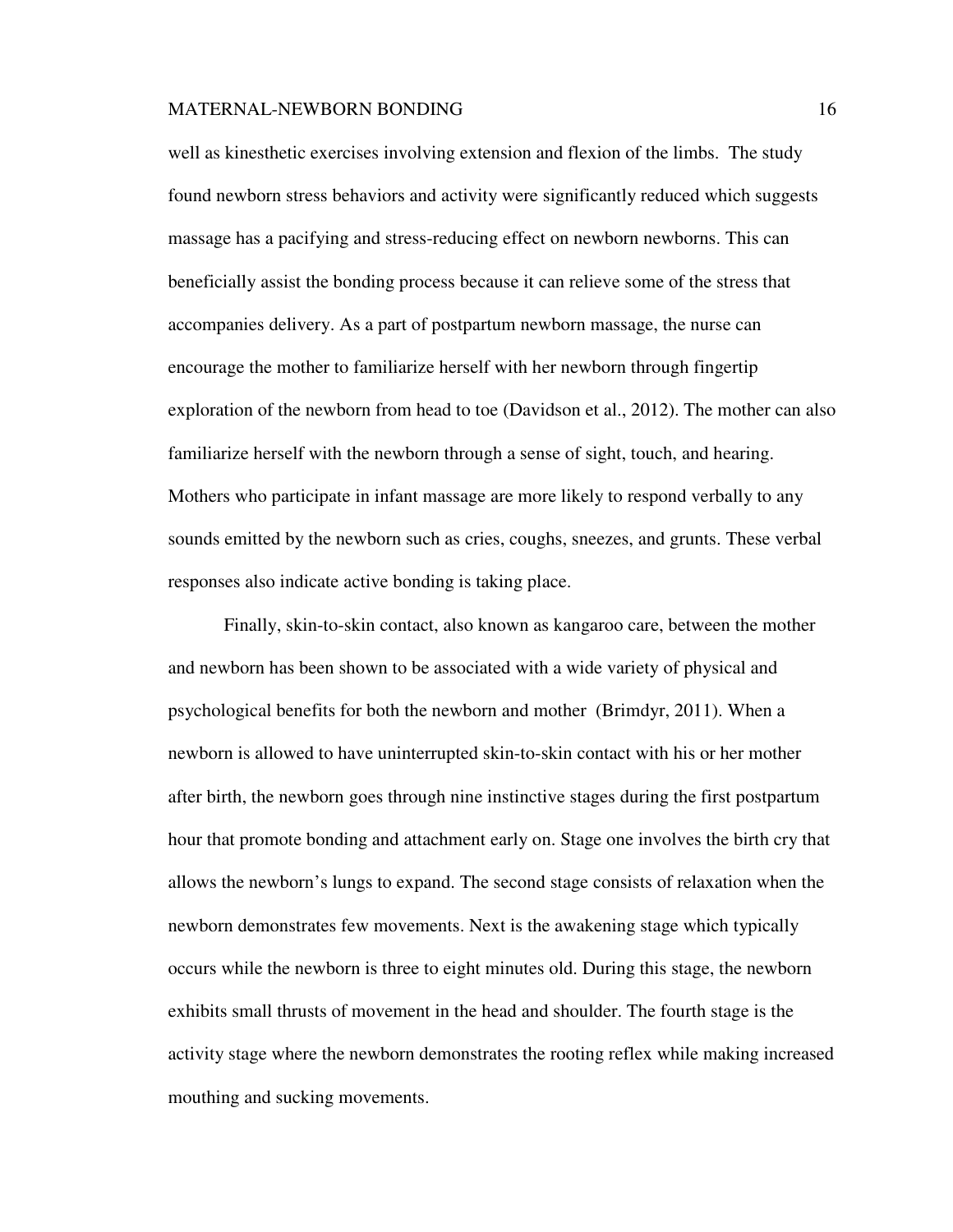The stage of rest follows, during which the newborn is likely to sleep. Stage six generally occurs 35 minutes after birth and consists of the newborn crawling towards the breast to reach the nipple. This is when it is especially important that the breast is made available to the newborn in order to take advantage of this peak time of activity. The seventh stage begins about 45 minutes after birth and involves the newborn becoming familiarized with the mother by massaging her breast and licking the nipple. This stage can last up to 20 minutes. Following is the eighth stage, during which the newborn generally self attaches to the nipple and suckles. This is a vitally important early experience of learning to breastfeed. Within 1.5-2 hours after birth, the newborn will enter into stage nine which is the sleep stage. If at any point during the first postpartum hour the newborn is lifted from the mother's chest, the newborn will become distressed and disoriented and will have to restart the nine instinctive stages, which delays breastfeeding success (Phillips, 2013). Therefore, if the newborn is not skin-to-skin during the first hour after birth, the peak opportunity to promote bonding will be missed.

 Skin-to-skin contact allows for several physiologic benefits that all contribute to maternal newborn bonding during the postpartum period (M. Fitzgerald, personal communication, February 25, 2015). One pertinent benefit of skin-to-skin contact after a vaginal delivery is the analgesic effects it can have for the mother. The time period immediately following a vaginal delivery can be quite painful for the mother due to frequent fundal massages and any tearing that occurred to the perineal area during delivery. However, having the newborn lay prone on the mother's chest after birth is an excellent distraction to the pain the mother may be experiencing.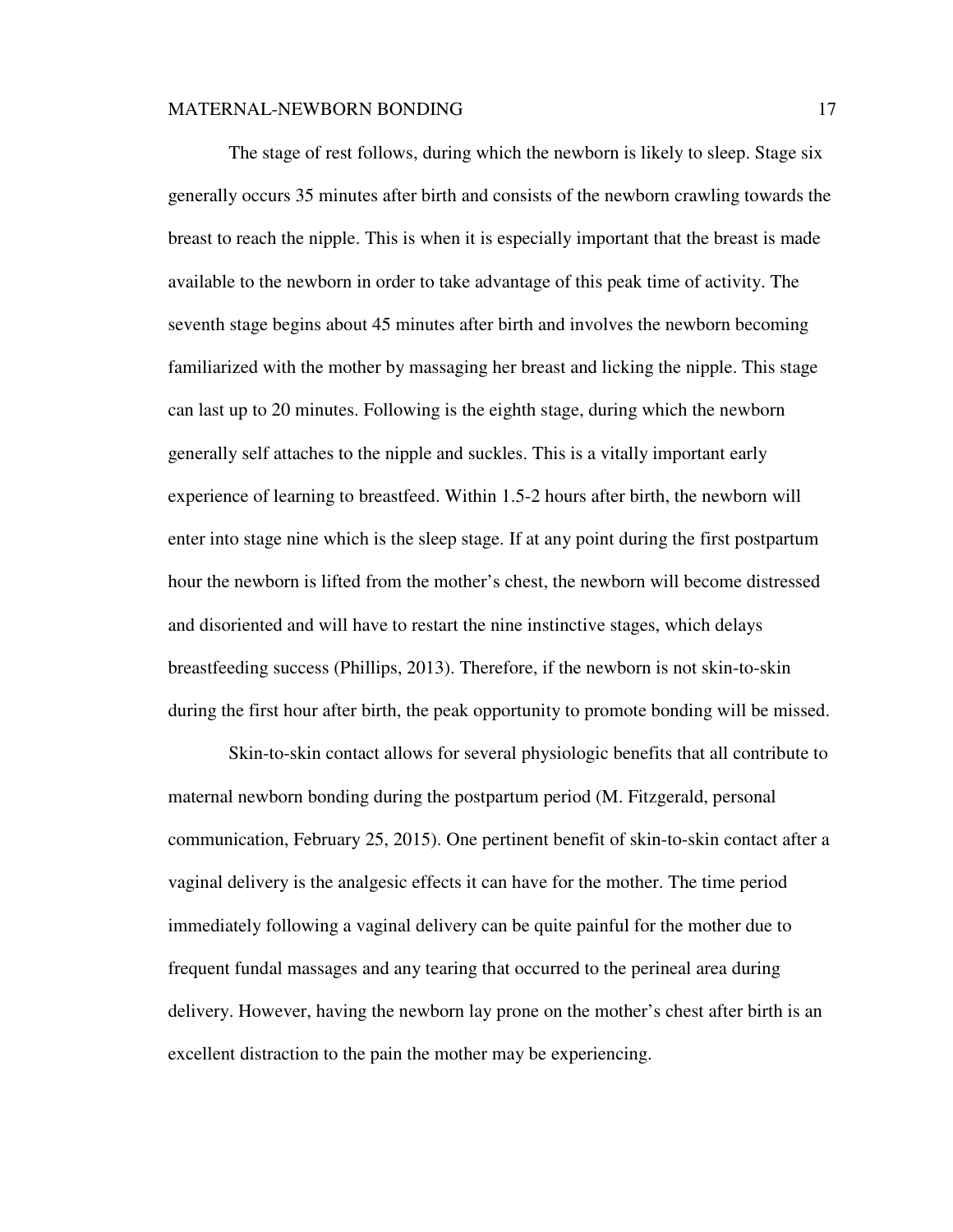Studies by Arivabene (2010) showed when the mother has direct skin-to-skin contact with her newborn during the first postpartum hour, the newborn later shows reduced levels of plasma cortisol levels when compared to newborns who have not had similar skin-to-skin contact after birth. Cortisol is a hormone released from the adrenal cortex as a part of the body's natural response to stress (Lewis & Retherford, 2011). When the body is stressed, levels of cortisol will increase. Therefore, this reduced level of cortisol that occurs after skin-to-skin contact represents a reduction in the stress levels that the newborn experiences. Furthermore, kangaroo contact has been shown to increase the mother's confidence in her abilities to respond to her newborn's needs (Arivabene, 2010). John Bowlby articulates the defining feature of a secure attachment is the newborn's confidence in the responsiveness and availability of the attachment figure when a need exists (Hazan  $&$  Campa, 2013). Therefore, kangaroo care can aid in this attachment process early on.

 Though many benefits of skin-to-skin contact are well known to health care professionals, many new mothers are unaware of the array of assets it has to offer (ICEA, 2013). The International Childbirth Education Association (ICEA) advocates for childbirth education curriculums to include information regarding the benefits and practices of skin-to-skin care during the postpartum period ranging from vital sign stabilization to the promotion of attachment. During classes such as Lamaze, educators can teach about the benefits skin-to-skin care has to offer for both mother and newborn including optimal adaptation to extra-uterine life during the first few hours of life. A new mother is most likely to comply with suggested skin-to-skin contact if she knows all about the physical benefits it can provide for the newborn. Therefore, in an effort to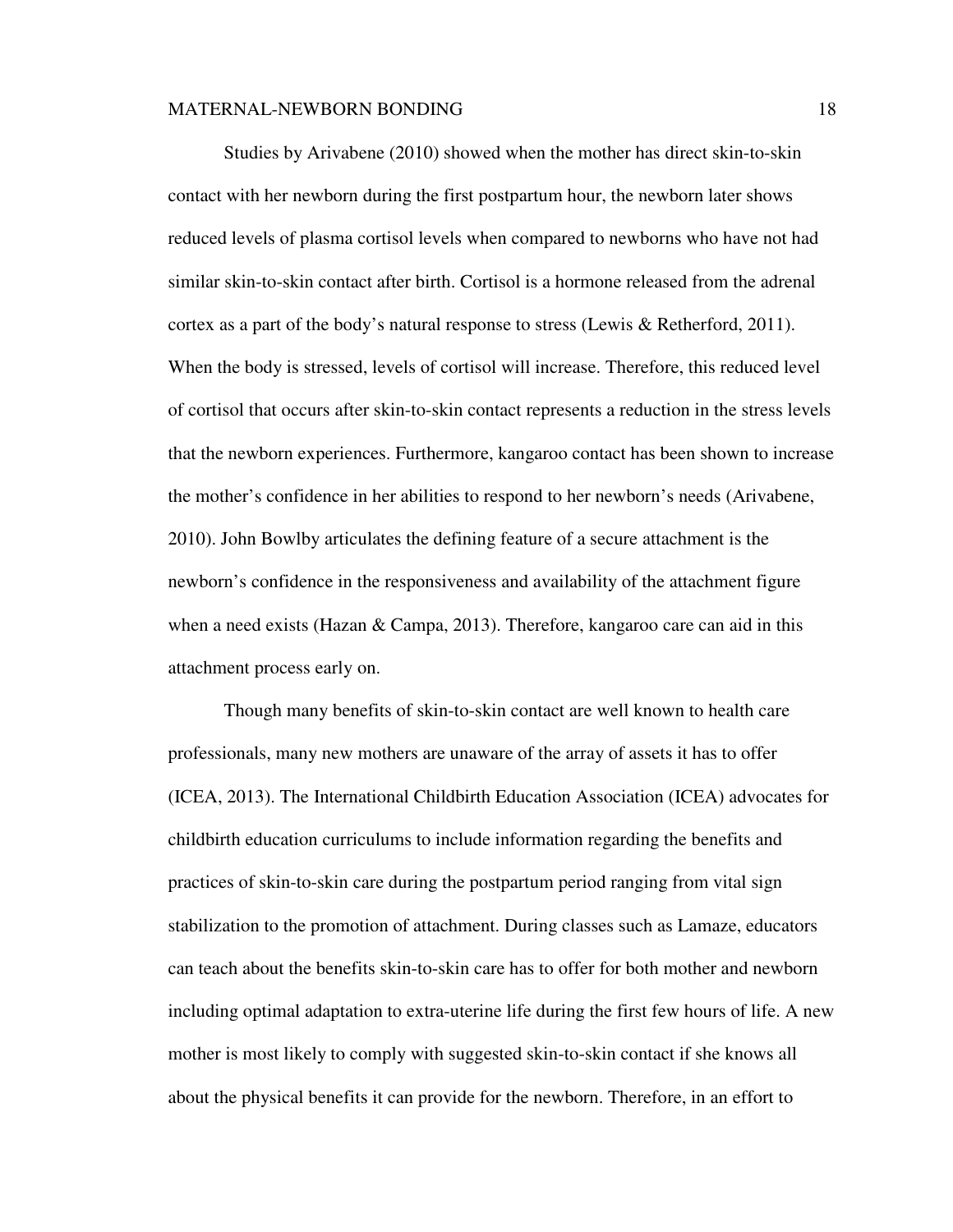promote maternal-newborn bonding, nurses can educate the mother about the physiologic profits skin-to-skin contact offers to both the mother and newborn.

A study involving 1025 mother-newborn dyads found skin-to-skin contact immediately following birth helped to stabilize newborn temperature and cardiorespiratory status, promote breastfeeding, reduce newborn crying and enhance maternal-newborn attachment (Davidson et al., 2012). Kangaroo care has been shown to result in better outcomes regarding heart rates, breathing patterns, cerebral and body oxygenation, metabolism, temperature control, growth, and weight gain when compared to traditional neonatal care (Anderzen-Carlsson, Lamy, Tingvall, & Erikson, 2014). Being skin-to-skin with the mother has been shown to stabilize glucose levels in the newborn, which can reduce the incidence of hypoglycemia commonly seen in newborns, especially when born to diabetic mothers (Phillips, 2013). Studies have shown this stabilization of glucose levels and body temperature to occur at a higher rate than babies left under warmers after birth.

Skin-to-skin contact also helps the newborn maintain an optimal body temperature which prevents the newborn from experiencing hypothermia, causing significant stress to the newborn. There is a thermal synchrony phenomenon that takes place whereby the temperature of the mother's chest increases to warm a cool newborn and decreases to cool an overly warm newborn. When a newborn enters the world for the first time, he or she is wet and easily chilled in the cool extra-uterine environment. Therefore, the newborn experiences a sense of comfort when warmed by the mother's chest, which further enhances the bonding process. Kangaroo care involves laying the newborn prone on the mother's chest, and is one of the simplest ways to support bonding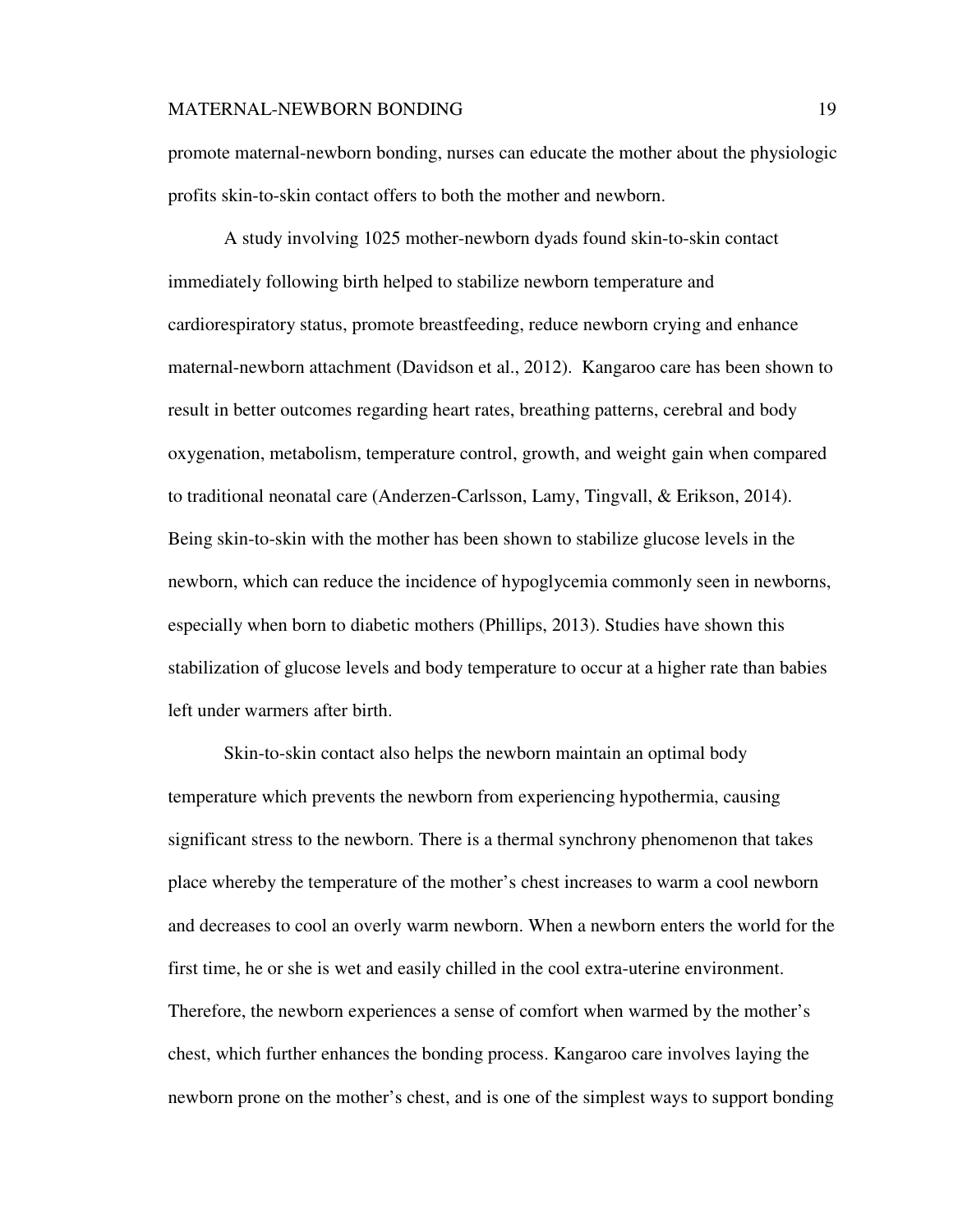between the newborn and the mother (Arivabene, 2010). Premature newborns who have experienced kangaroo care have been shown to have a reduced need for extra oxygen (Newman, 2009). Preterm newborns requiring oxygen can be cared for skin-to-skin while receiving oxygen therapy.

If the mother's health prevents the possibility of doing skin-to-skin contact immediately after birth, babies can be held to the chest of the father or other family member to stabilize temperature and glucose levels until the mother is stabilized (Phillips, 2013). In addition, skin-to-skin contact between mother and newborn directly after birth also allows for the newborn to be colonized by bacterial similar to the flora found in the mother (Newman, 2009). When combined with breastfeeding, the newborn's likelihood of developing various allergic diseases decreases. When a newborn is put into an incubator, the skin and gut are often colonized by bacteria different from the mother's.

Furthermore, kangaroo care has been shown to decrease episodes of crying and increase the amount of time the newborn spends in the quiet alert state (Phillips, 2013). Meta-analyses have demonstrated improved rates of breastfeeding, mother newborn attachment, and improved maternal-newborn interaction in couplets who have utilized skin-to-skin care (Conde-Agudelo, Belizan, & Diaz-Rossello, 2014). Moreover, skin-toskin contact increases oxytocin levels. Oxytocin is sometimes referred to as the hormone of attachment (Phillips, 2013). Johnson (2013) reported mothers who participate in immediate skin-to-skin contact are more sensitive to the needs of their newborn one year after birth when compared to women who did not.

 Humans are not the only species that have a critical period of bonding and attachment during the first few hours after birth (McLeod, 2009). It has been discovered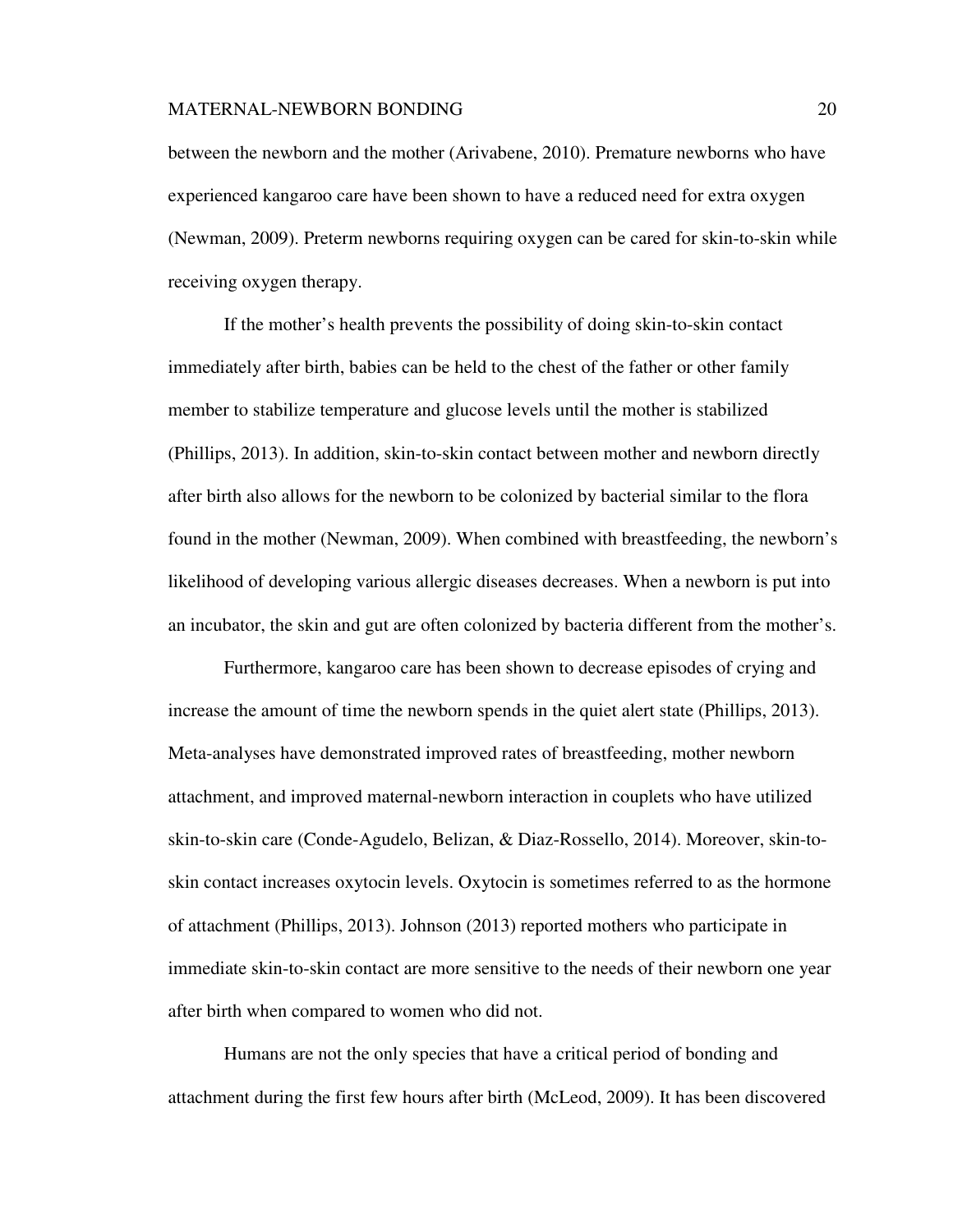that geese follow the first moving object they see during a critical period that takes place approximately 12-17 hours after hatching which suggests attachment is actually innate and programmed genetically. This event involving powerful imprinting for both mother and baby ideally occurs during the first postpartum hour so that mother and baby can recognize each other in the first week after birth (Palmer, 2013).

 Nurses can also play a role in supporting maternal psychosocial well-being as a way of encouraging maternal-newborn bonding (Davidson et al., 2012). Becoming a mother involves an extensive amount of role changes and increased responsibilities. These can increase the emotional stress of a new mother and hinder the bonding process. Becoming a mother is a life-transforming process through which mothers establish maternal identity, including commitment, attachment, preparation, acquaintance, learning, physical restoration, and achievement of the new maternal identity. This process requires extensive psychological, social, and physical work which requires the support of the postpartum nurse. Therefore, an interactive nurse-patient relationship is an excellent way to promote maternal-newborn bonding. The postpartum nurse can also promote maternal-newborn bonding by allowing the mother to participate in the newborn's care as much as possible. Many hospitals are promoting rooming-in couplet care where the mother and newborn stay in the same room as a couplet instead of the newborn staying primarily in a newborn nursery after birth. Couplet care allows the nurse to teach and role model the care of the newborn so the mother can have time to bond with her newborn and learn to care for him or her in a supportive environment. The role of the postpartum nurse should include encouraging the mother to be involved in any nursing interventions, planning, and evaluation with choices offered as much as possible. If the newborn is not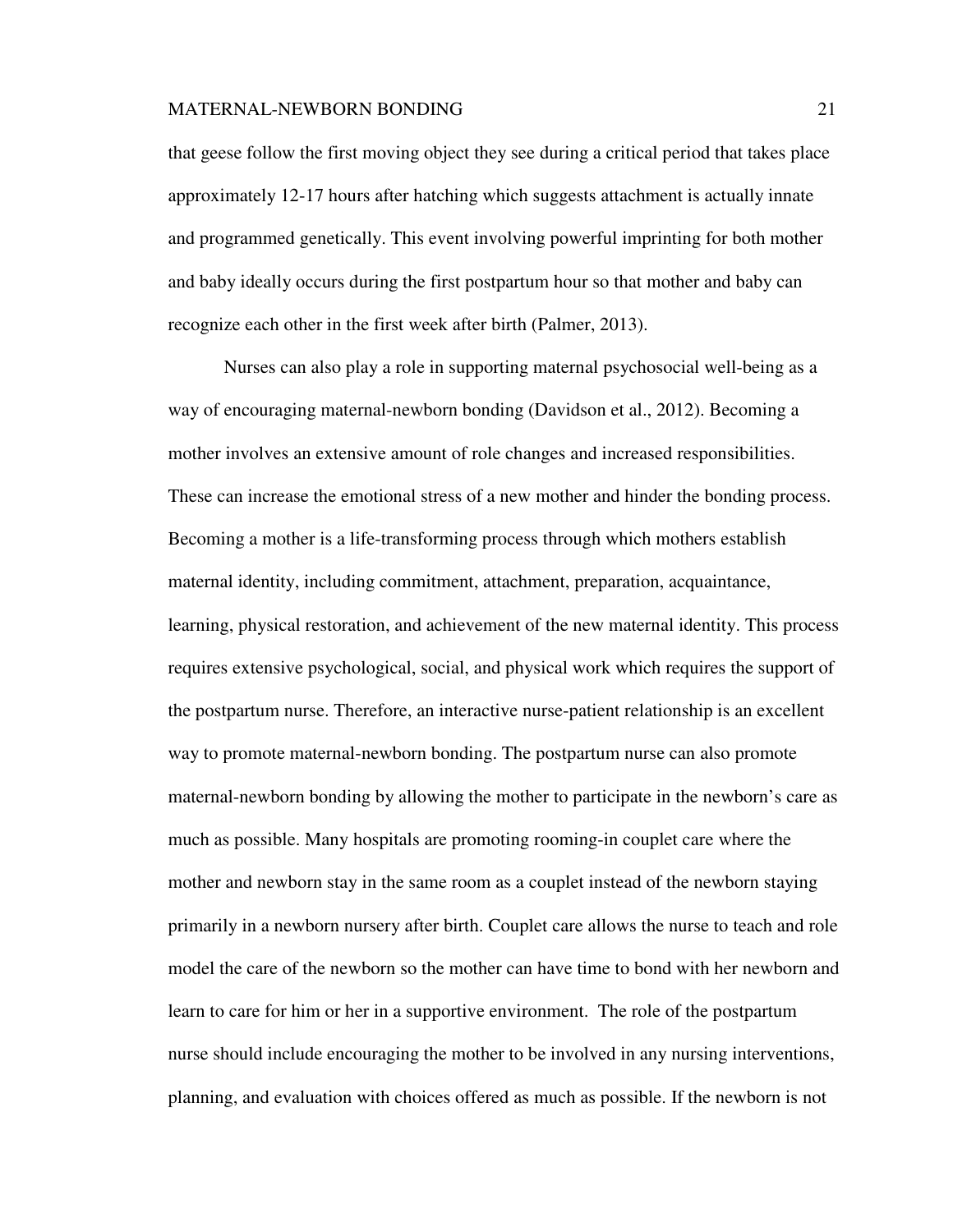being breastfed, the mother should be encouraged to bottle feed her newborn for each feeding, rather than the nurse. The nurse can educate the mother about how breastfeeding should be done in an on-demand feeding schedule while the couplet is on the mothernewborn unit. The mother should also be encouraged to participate in the newborn's first bath and in diapering the newborn as needed. These efforts to encourage maternal involvement will increase the mother's self-confidence about her effectiveness as a parent. Nurses can offer positive feedback to the mother as she provides care for her newborn. Mothers need to hear it takes time, trial, and error for both mother and newborn to know what to expect of the other and how to meet each other's needs.

#### **Barriers to Bonding**

Some factors that have the potential to negatively affect the bonding process include a lack of support, the riskiness of the pregnancy, maternal fatigue, cesarean birth, and a lack of confidence in parenting abilities (Ross, 2012). If a woman lacks confidence in her mothering abilities, she is less likely to report a positive emotional bond to her baby. Research conducted by Ross reported women who have a high risk pregnancy are also more likely to have a lack of confidence and a more difficult time with bonding as compared to a woman with a healthy pregnancy. When evaluating barriers to bonding, it is important to identify the beliefs and perceived barriers held by both nurses and mothers.

 Ferrarelo and Hatfield (2014) conducted a mixed method study involving surveys and focus groups with postpartum nurses and mothers in order to determine common causes of barriers to bonding during the postpartum stay. The study focused on both mothers' and nurses' understanding of barriers to skin-to-skin care (SSC) during the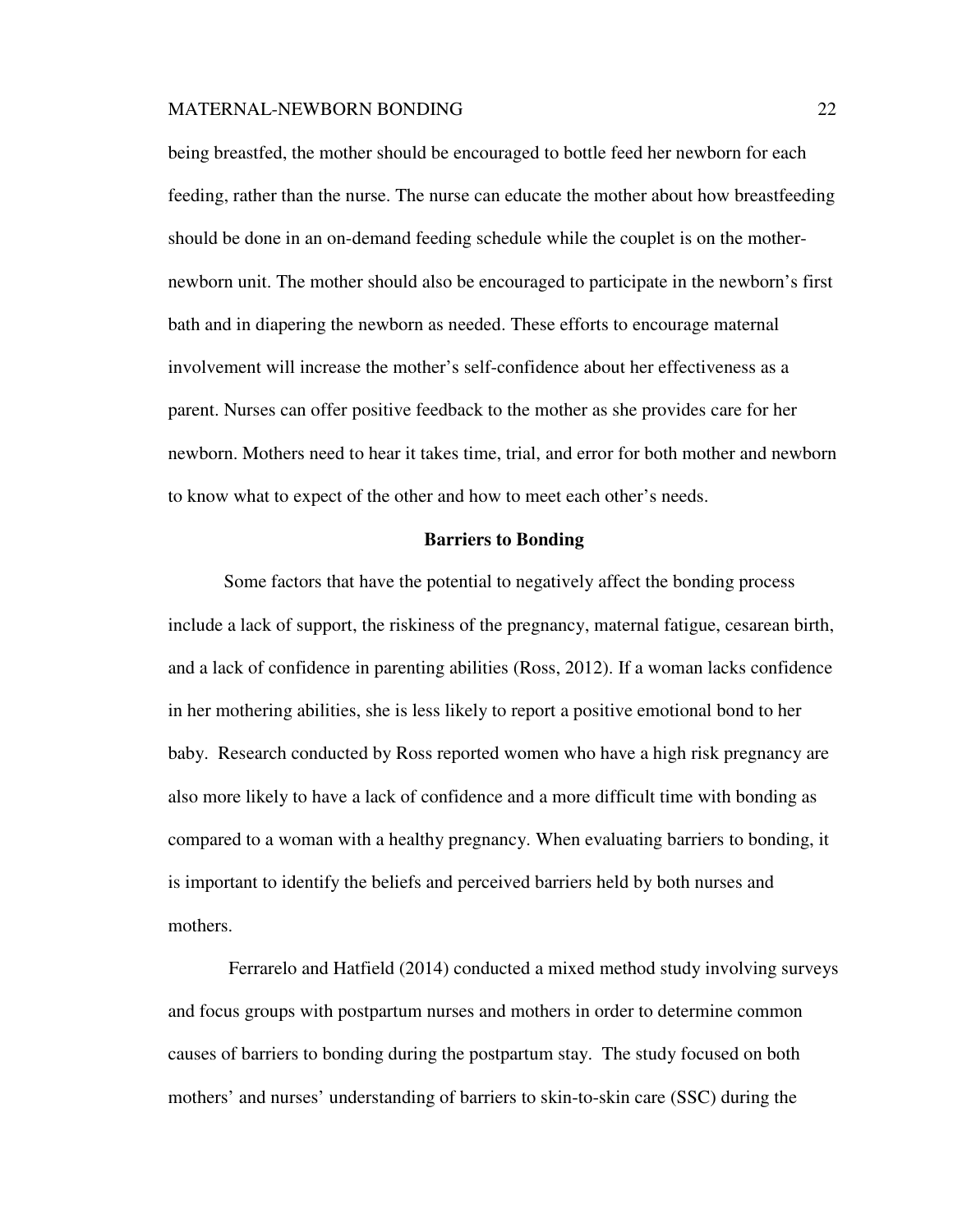postpartum period. The survey involved 14 postpartum nurses and showed all of the nurses realized SSC offered benefit to mothers and babies. However, the nurses agreed mothers and babies did not spend enough time SSC during their hospital stay. The nurses also ranked the top barriers to bonding during the postpartum period with visitors in the room (92.8%), others wanting to hold the newborn (71%), mothers not understanding the importance of SSC (50%), and maternal grogginess (43%) being the top four barriers. The surveys were also completed by 15 mothers who had given birth within the past 30 days. All mothers believed they had spent enough time SSC and that SSC was very important. Most mothers did not identify barriers to SSC; however, those that did rated "others wanting to hold the newborn (20.1%), grogginess (13.4%), and visitors in the room  $(6.7\%)$ " as their top barriers (Ferrarello & Hatfield, 2014, p. 58). Two small focus groups with postpartum nurses revealed further thoughts regarding barriers to SSC. One nurse voiced having visitors in the room sometimes causes hours go by without a feeding because mothers are often hesitant to pump and/or feed when family and friends are in the room. First time mothers may be especially hesitant about disrobing to allow for breastfeeding and/or SSC. One mother voiced during the focus group that in the hospital, breastfeeding was all new and she did not feel comfortable attempting it with other people around. It was observed the amount of time mother/newborn couplets were interrupted by visitors, staff, or phone calls during the first postpartum day outweighed the amount of time mothers had alone with their newborn.

 Soon after birth, the woman enters a period referred to as taking-in and takinghold (Davidson et al., 2012). During this time, a lack of confidence can negatively impact the maternal-newborn bonding process. The taking-in period involves the new mother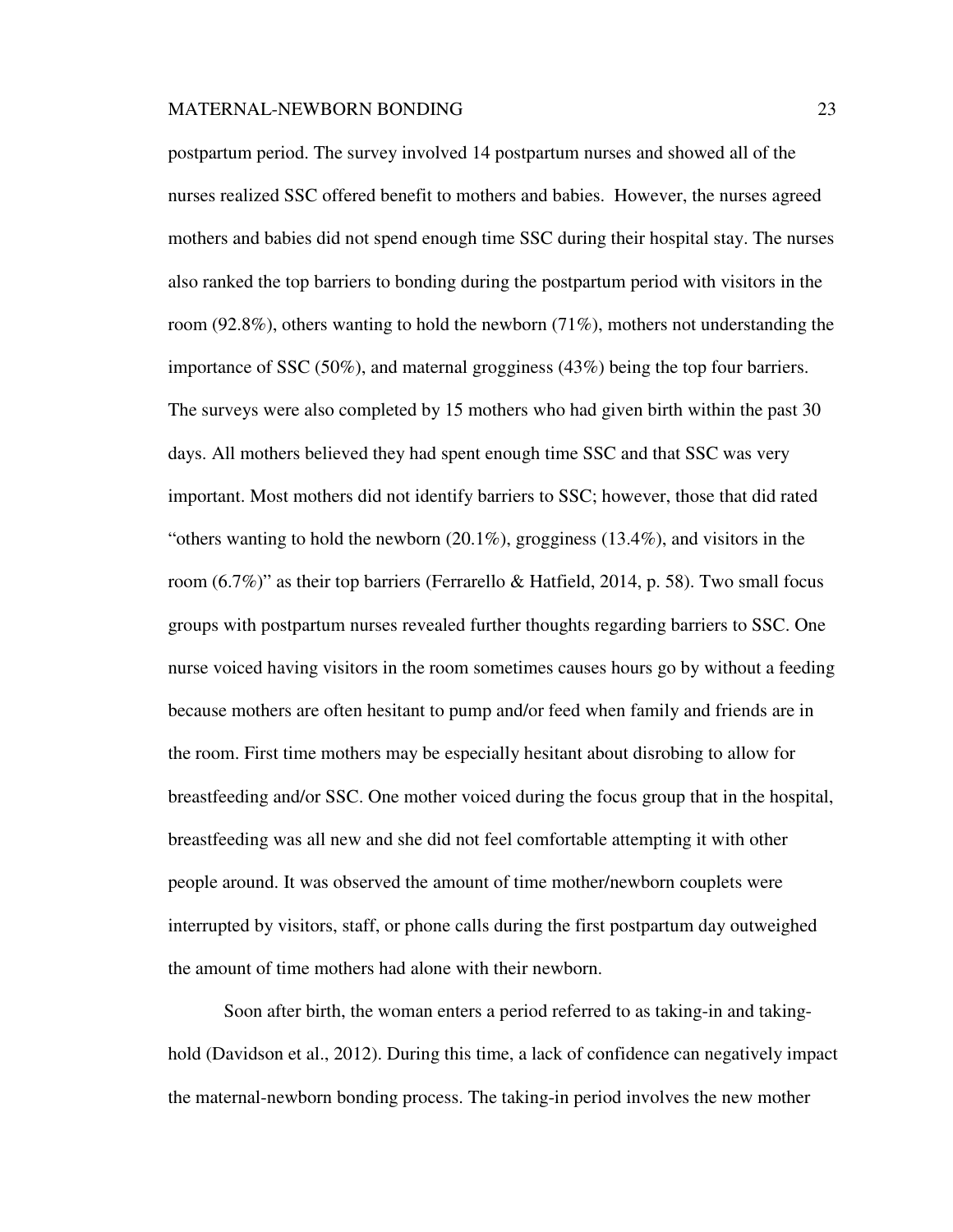feeling somewhat passive and dependent in the care of her newborn. The taking-hold phase involves the mother feeling more ready to mother and resume control of her body. The nurse can play a vital role during these periods to promote maternal confidence. For example, if the newborn spits up after breastfeeding, the mother may view it as a personal failure in her parenting abilities. Therefore, the nurse should educate the new mother that this is not to be viewed as a failure, but rather as a common finding in newborns. A woman's parenting confidence may also be depleted if she sees others handle her newborn proficiently and confidently while she still feels unsure and tentative due to a lack of experience with newborns. The nurse can encourage the mom and let her know confidence will come with time. The postpartum nurse should be aware of each patient's unique situation and parenting abilities. The education and knowledge regarding newborn care will also vary greatly from patient to patient. Some mothers will have strong family support systems and others will not. Therefore, the nurse should assess each patient's needs to determine what resources may be appropriate to refer them to if necessary.

It is also common for women who gave birth via cesarean section to feel angry or frustrated that they were not able to give birth vaginally (Weisman et al., 2010). Some women feel disempowered and perceive a cesarean as a devastating loss if their ideal birth plan involved a vaginal delivery (Udy, 2009). It has been shown that women who have had cesarean sections have a higher rate of voluntary secondary infertility with the purpose of preventing another pregnancy. This is often due to their determination that the physical and emotional trauma was perceived as too much to repeat. One study showed women who underwent a cesarean section to have their first baby were 12% less likely to have another baby than women who gave birth vaginally. These findings exposed the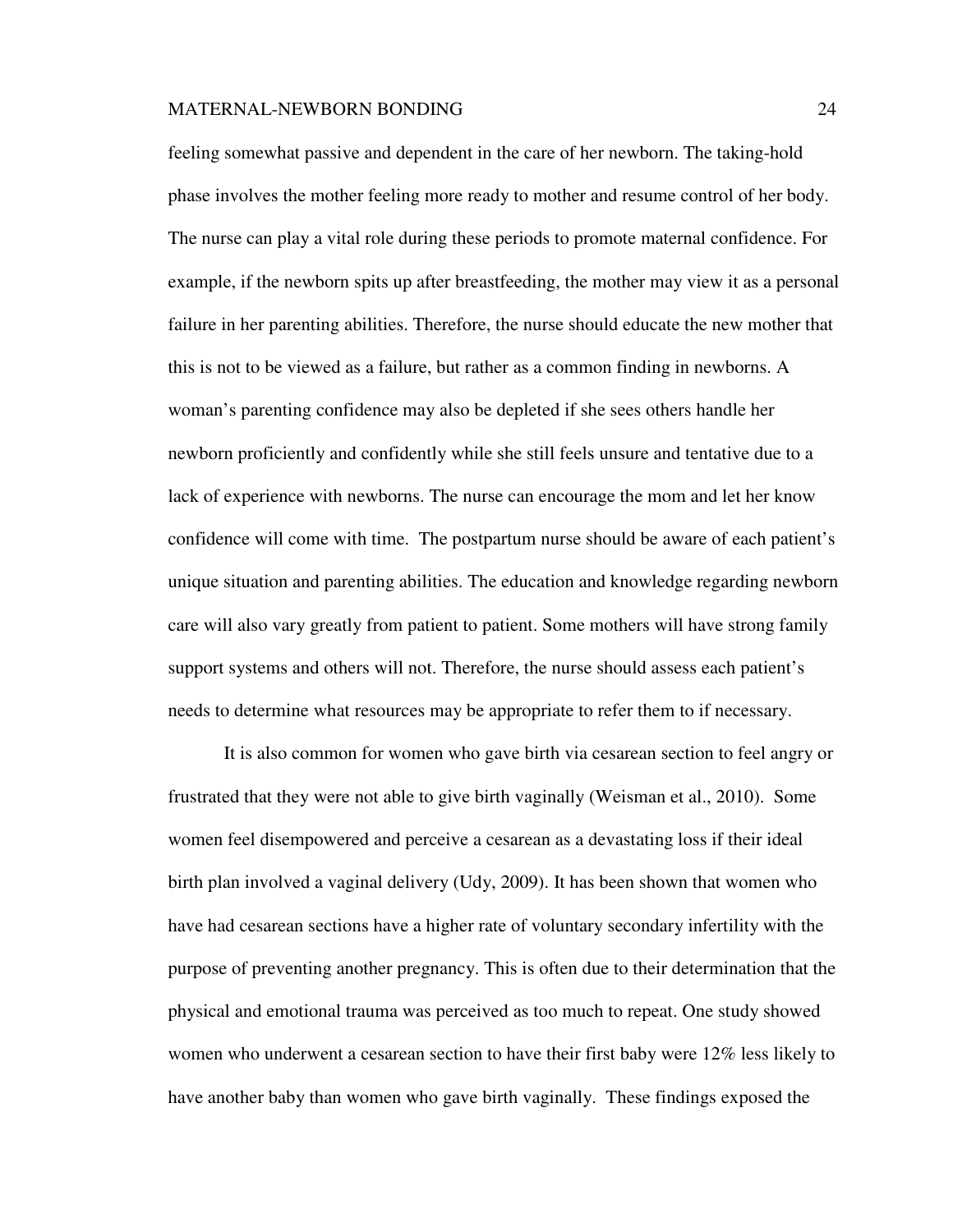need for nurses to promote the empowerment of women through the cesarean process and enhance the maternal-newborn bonding during the postpartum period as much as possible.

Women are also often disappointed when they are not able to hold and breastfeed their newborn immediately after birth (Phillips, 2013). These emotions negatively impact the bonding connection during the postpartum period. Therefore, it is important for the nurse and caregivers to encourage the mom during this time and let her know having a cesarean section in no way means she is incompetent, but rather it was just the safest decision for the health of her and the newborn. When a cesarean section is necessary, the nurse can implement several strategies to promote an optimal bonding experience. Many birthing units are aware that skin-to-skin contact after a vaginal birth offers a wide range of benefits for both mother and newborn. However, few hospitals have implemented skin-to-skin contact in the operating room after cesarean births. Nevertheless, as long as the mother and newborn are medically stable, there are few cases where skin-to-skin contact should not be implemented. Anesthesiologists have reported how amazing the effect of skin-to-skin contact after delivery has on the stabilization of the mother. When a new mother has her newborn on her chest, her perception of pain is decreased and her anxiety level significantly diminishes, which results in increased stability of heart rate and blood pressure. Furthermore, it promotes temperature stability for the newborn which reduces the stress that hypothermia may cause. When both mother and newborn are stable, skin-to-skin contact can be one strategy used to promote bonding after a cesarean section.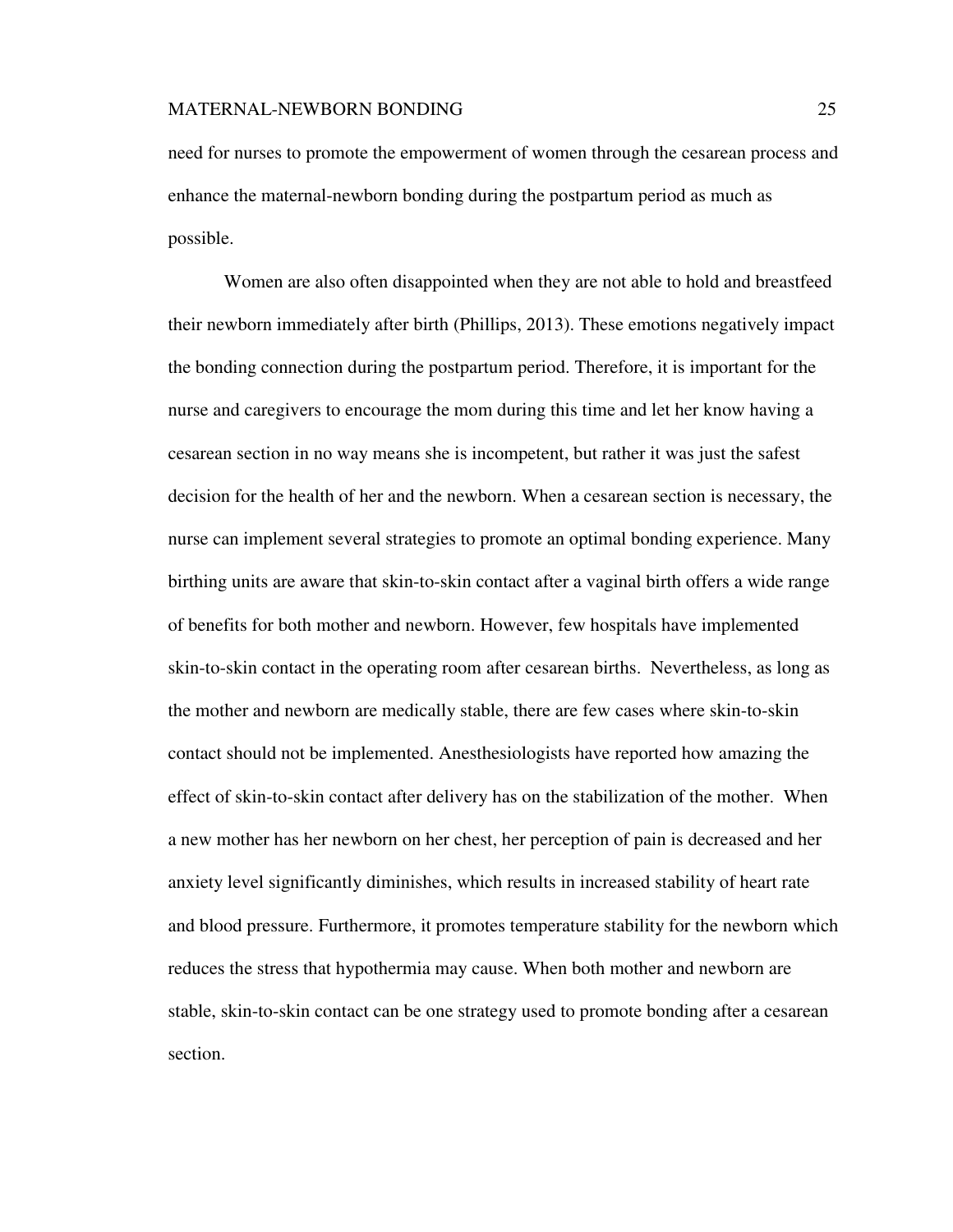Another factor that can significantly influence the bonding process is support offered by the father and other family members (Young, 2013). Having this support system raises the mother's confidence in her parenting abilities and reduces the likelihood of postpartum depression. When a woman experiences postpartum depression and/or postpartum fatigue, she is less likely to demonstrate affectionate touching or respond in loving ways to her newborn's needs, which leads to negative bonding outcomes (Weisman et al., 2010). In addition, their newborns are more likely to experience social functioning deficits, depressed maternal mood, and emotional concerns. Therefore, the nurse should educate the family about the important role a support system has on the bonding process and ideas of what can be done to enhance the process.

 The postpartum nurse can help combat the effects maternal fatigue may have on the bonding relationship by promoting opportunities for rest after birth (Davidson et al., 2012). This may include limiting visitors and providing a comfortable place for the significant other to sleep to promote a smooth postpartum transition. Though having visitors in the postpartum room has been shown to be a potential barrier to skin-to-skin care and breastfeeding, the solution to this is not to ban all visitors. It is healthy and normal for visitors to be present during the postpartum time. Nevertheless, certain modifications can be offered to hospital protocols that will optimize bonding. One option is the promotion of afternoon quiet time during which visitors are restricted and mothers can enjoy uninterrupted time with their babies (Ferrarello  $\&$  Hatfield, 2014). When this was suggested by Ferrarello and Hatfield, both mothers and nurses involved in the study were enthusiastic about this proposition. Some hospitals, such as Virginia Baptist in Lynchburg, VA, have adopted quiet hours from 1:30-3:30 pm during which nurses cluster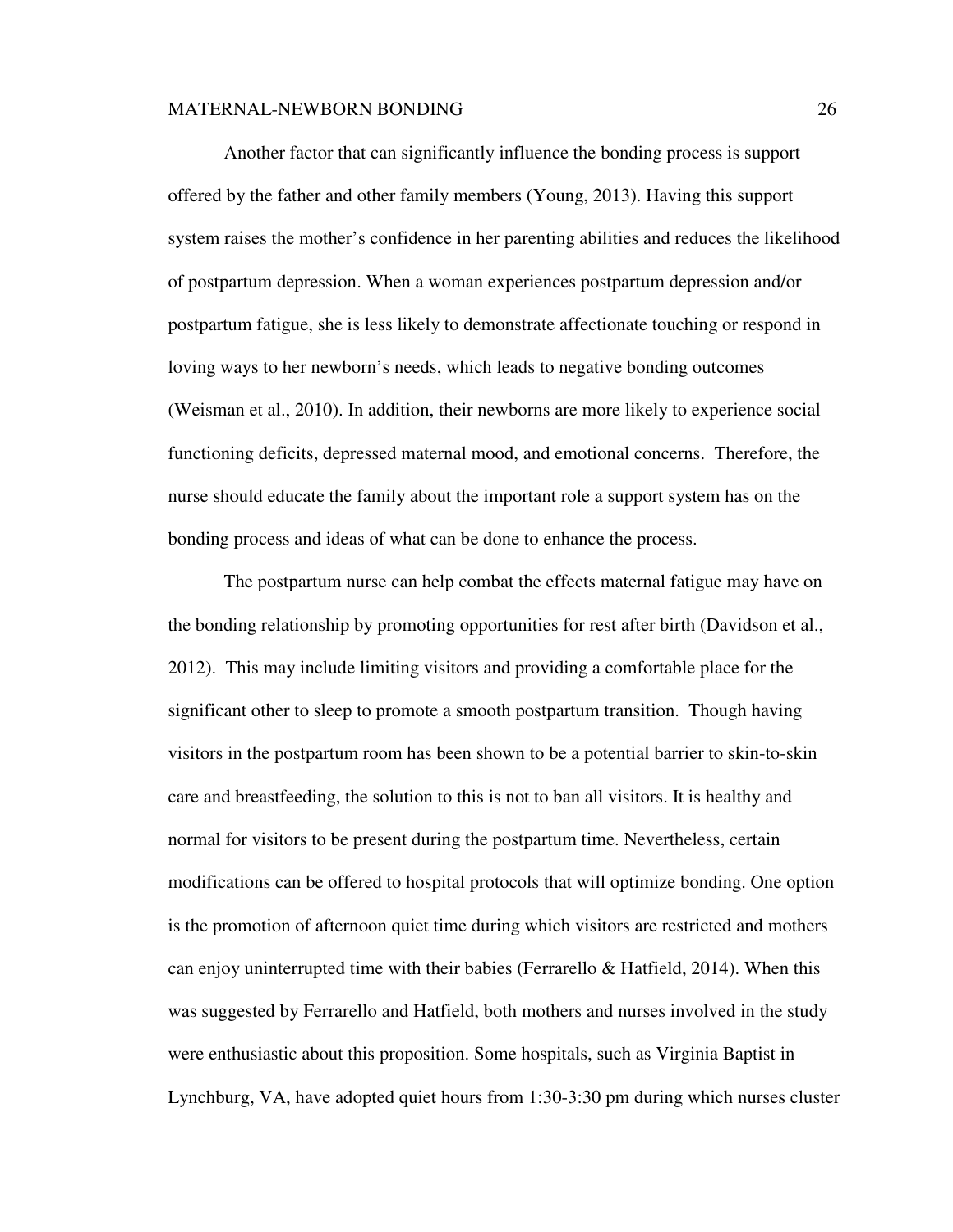their care and discourage visiting to allow mothers and babies this time of uninterrupted bonding (A. Hicks, personal communication, February 1, 2014). Another suggestion is to provision of privacy signs to hand on the door of hospital rooms during breastfeeding (Ferrarello & Hatfield, 2014). It has been shown when mothers are provided a privacy sign, mothers are significantly more likely to characterize breastfeeding as successful. In order to address the barrier of maternal exhaustion and/or grogginess, the postpartum nurse can allow the mother's care partner to hold the newborn skin-to-skin to allow the mother time to rest and recover from medication therapy. Mothers can also be provided with a specialized garment to wear that keeps the newborn skin-to-skin without the risk of the newborn falling. These measures will promote optimal levels of energy for the mother to participate in active bonding.

 An additional series of barriers to the bonding process occurs when a newborn is born preterm or unhealthy (Fegran, Helseth, & Fagermoen, 2008). Newborns who require immediate care in an intensive care nursery are often separated from the mother immediately after birth. Therefore, premature newborns are considered to be at a high risk for having a negative bonding experience, primarily due to the fact that most premature newborns have to spend their first few days of life under neonatal intensive care. This separation can interfere with the normal maternal-newborn attachment process (Davidson et al., 2012). When the first few hours of life include intubation, resuscitation, and oxygen therapy, the newborn and mother miss out on the peak time of bonding during the first hour after birth. When the health of the mother or newborn prevents extensive amounts of bonding during the first postpartum hour, other considerations of ways to get creative with bonding techniques can be given. Many mothers of preterm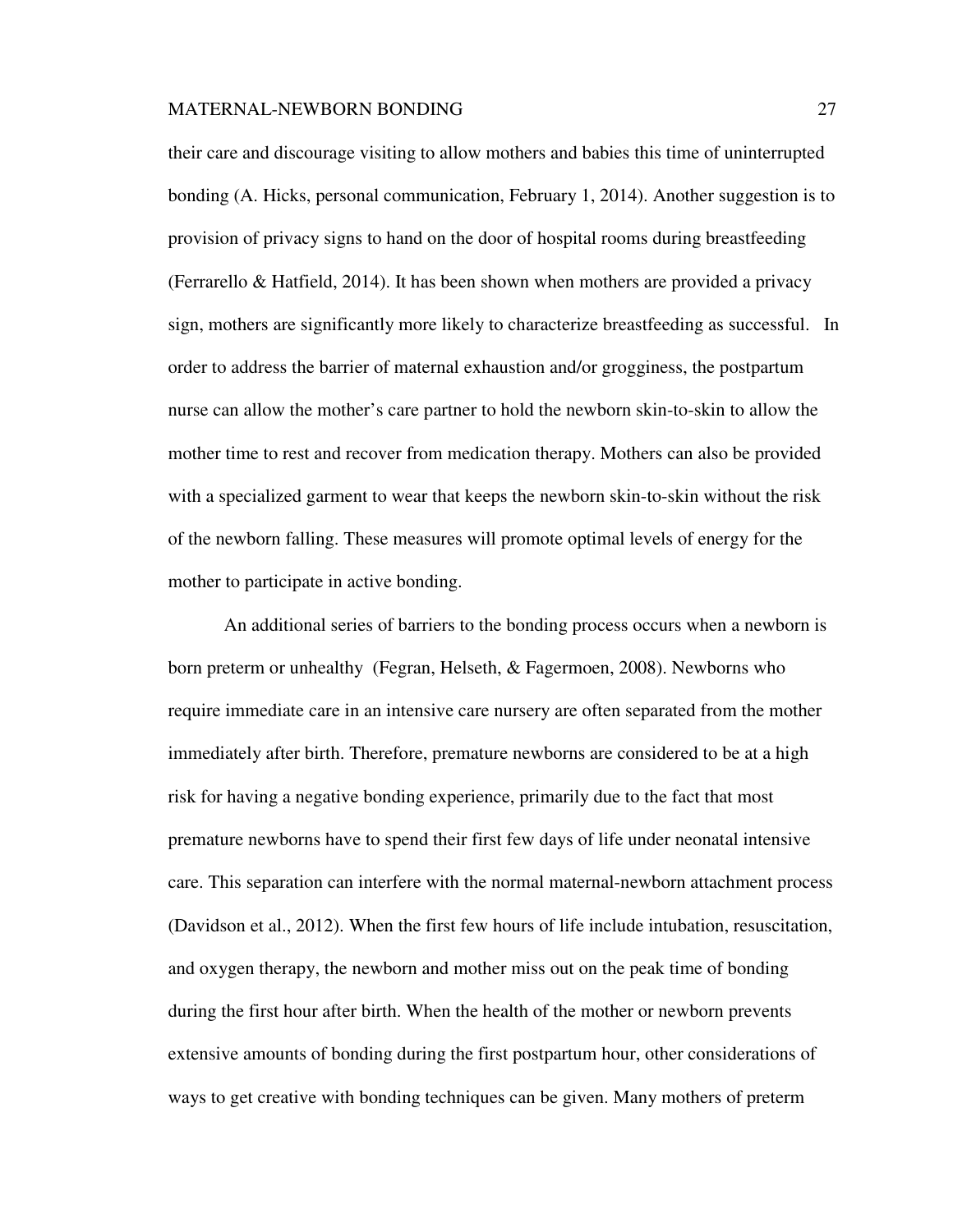newborns are able to have skin-to-skin contact with their newborn for short periods of time while their newborn is in an intensive care nursery. However, if the newborn is in an incubator and cannot be held due to medical instability, the mother can be encouraged to stroke the newborn's hand, foot, or cheek in an aseptic manner.

Dr. David Wheeler, professor of Evangelism at Liberty University, and his wife Debbie, have experienced the difficulties of bonding with a premature newborn (David Wheeler, personal communication, February 10, 2014). Dr. Wheeler and Debbie spent about 10 weeks in a neonatal intensive care unit (NICU) with their daughter Kara when she was born at 26 weeks gestation. Weighing only 1 pound 10 ounces, Kara's life was very fragile and Debbie was not allowed to hold her as much as she would have liked. The bonding process was further hindered by Debbie's critical health condition after birth. Debbie required several weeks of respiratory intensive care after her delivery with a condition called granulomatosis with polyangitis. However, Dr. Wheeler emphasized several interventions the nursing staff implemented which allowed bonding to take place. Kangaroo care between Debbie and Kara was not allowed because Debbie was in the respiratory intensive care unit and had a chest tube in. However, Debbie was allowed to hold Kara's hand when Kara was three days old which was a very special moment of bonding for both of them. This was a time where Debbie felt a strong connection with her newborn, and it also alleviated some of the stress they were feeling while having a daughter in intensive care. Dr. Wheeler also pointed out ways to promote bonding that do not involve physical touch. When parents experience an unexpected premature birth, there are often numerous questions they will have, and their confidence in parenting skills is likely to be low. However, nurses and doctors can promote bonding by educating the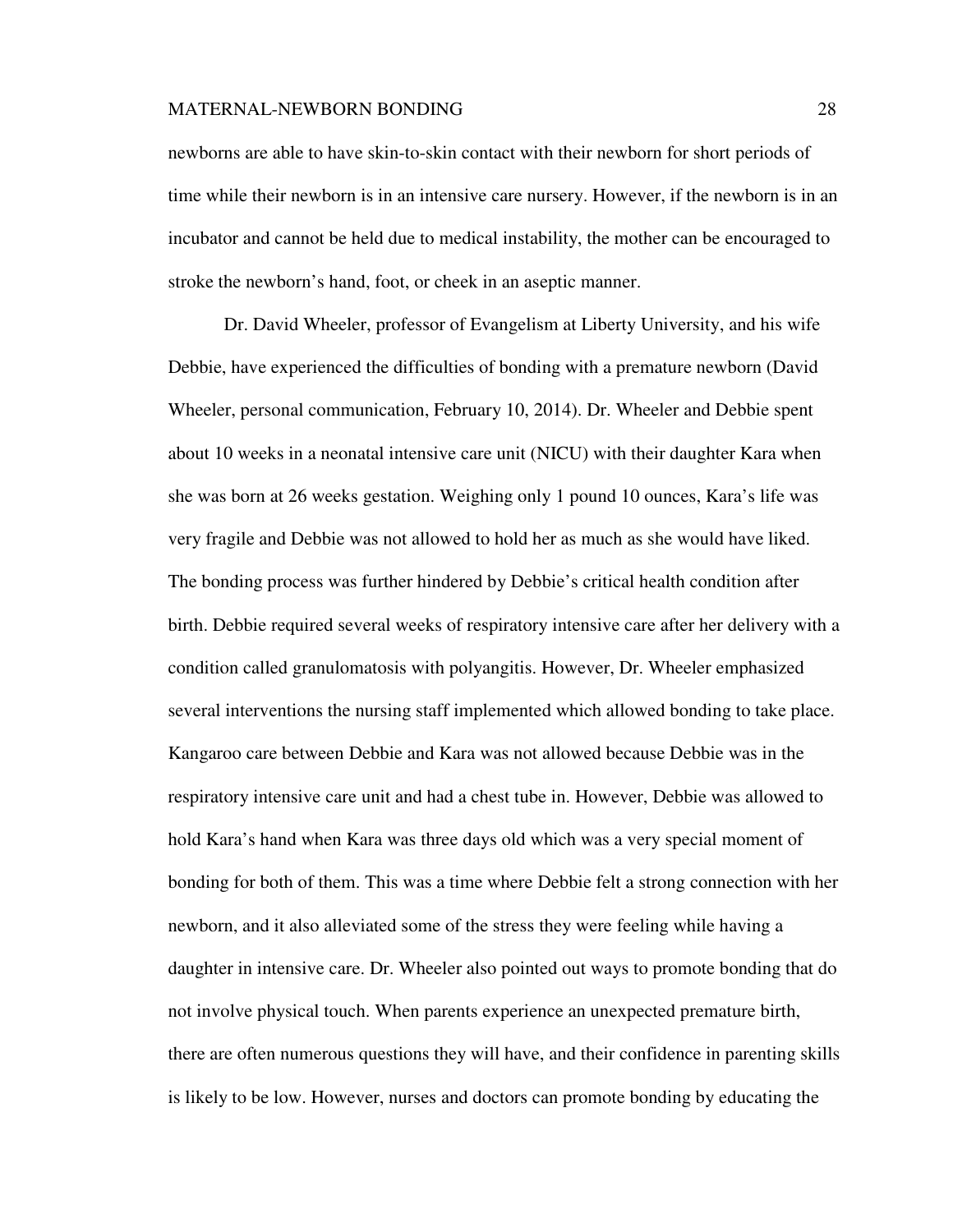family about every procedure being done to the newborn. For example, when Dr. Wheeler went to visit Kara in the NICU, he found the IV in Kara's scalp vein to be frightening initially. However, the nurses explained the purpose of the IV and ensured him it was not causing her any additional pain. Kara later developed an infection, and the nurses were honest but encouraging about her condition. The staff explained how it was very common for newborns of her age to develop this and they expected her to return to a state of health with the antibiotics. The Wheelers said having the staff explain Kara's condition was very comforting and helped them bond with Kara. Part of the stress a newborn feels while in a newborn nursery comes from the stress the parents are feeling. Therefore, by reducing the amount of stress felt by the parents, the bonding process can be strengthened.

Being separated from Kara was very hard for Debbie (Debbie Wheeler, personal communication, February 23, 2015). She wanted to be able to be in the NICU holding her newborn, but her condition was not stable enough to allow it. The hospital staff recognized Debbie's desire to bond with her newborn and did everything they could to enhance their relationship. They took pictures of Kara frequently and would bring them to Debbie in the ICU so she could see updates of her newborn. Debbie explained that the first time she saw pictures of Kara, she cried because she thought Kara was in pain. However, the nurses assured her she was not. Debbie had a tracheostomy tube that prevented her from being able to speak. However, she was able to write questions for the nurses and doctors to respond to. The NICU staff also accepted pictures of the Wheeler family to post around Kara's isolette so when members of the Wheeler family would come to visit, the NICU staff could recognize them and introduce them to Kara. This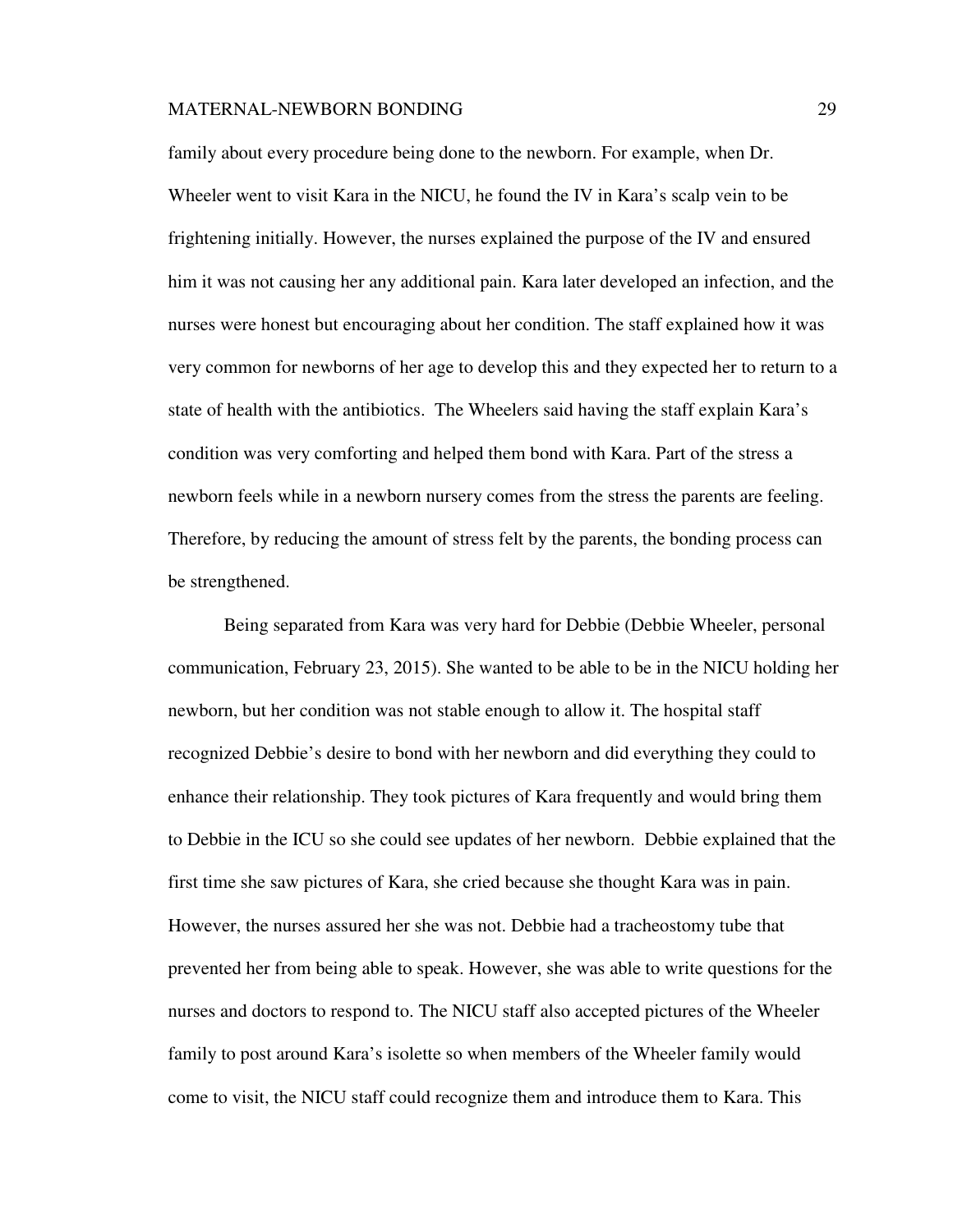promotion of therapeutic communication played a key role in the bonding between Kara and Debbie.

The Wheelers emphasized engaging the entire family in the bonding process is important when the health of the mother prevents her from being able to be with her newborn as much as desired (David Wheeler, personal communication, February 23, 2015). Keeping the family and parents engaged was a great contribution to the bonding process. When Dr. Wheeler described the NICU, he mentioned how there were very few fathers there. He emphasized through difficult situations, it is important to involve the family in the bonding process to build a support system.

Another action the hospital staff did to promote bonding during the Wheeler's NICU experience is they provided the Wheelers with a list of other parents who had children in the NICU (David Wheeler, personal communication, February 10, 2014).. This provided a network of encouragement for the family as they could hear testimonies from other families who had children in the NICU in the past. These families were able to offer encouragement for Debbie and Dr. Wheeler which helped them strategize ways to bond with Kara. Therefore, when opportunities for physical touch are limited, maternal newborn bonding can still take place

Nurses who are caring for couplets with the newborn in the NICU should consider ways to unite the mother with her newborn as soon as possible (Davidson et al., 2012). If the mother's health prevents her from taking a trip to the NICU, the nurse can offer to take pictures and/or video clips of the newborn and show them to the mother in order to reassure her of the newborn's status. This combination of education, support, and creativity can be used to promote a bonding experience as optimal as possible for both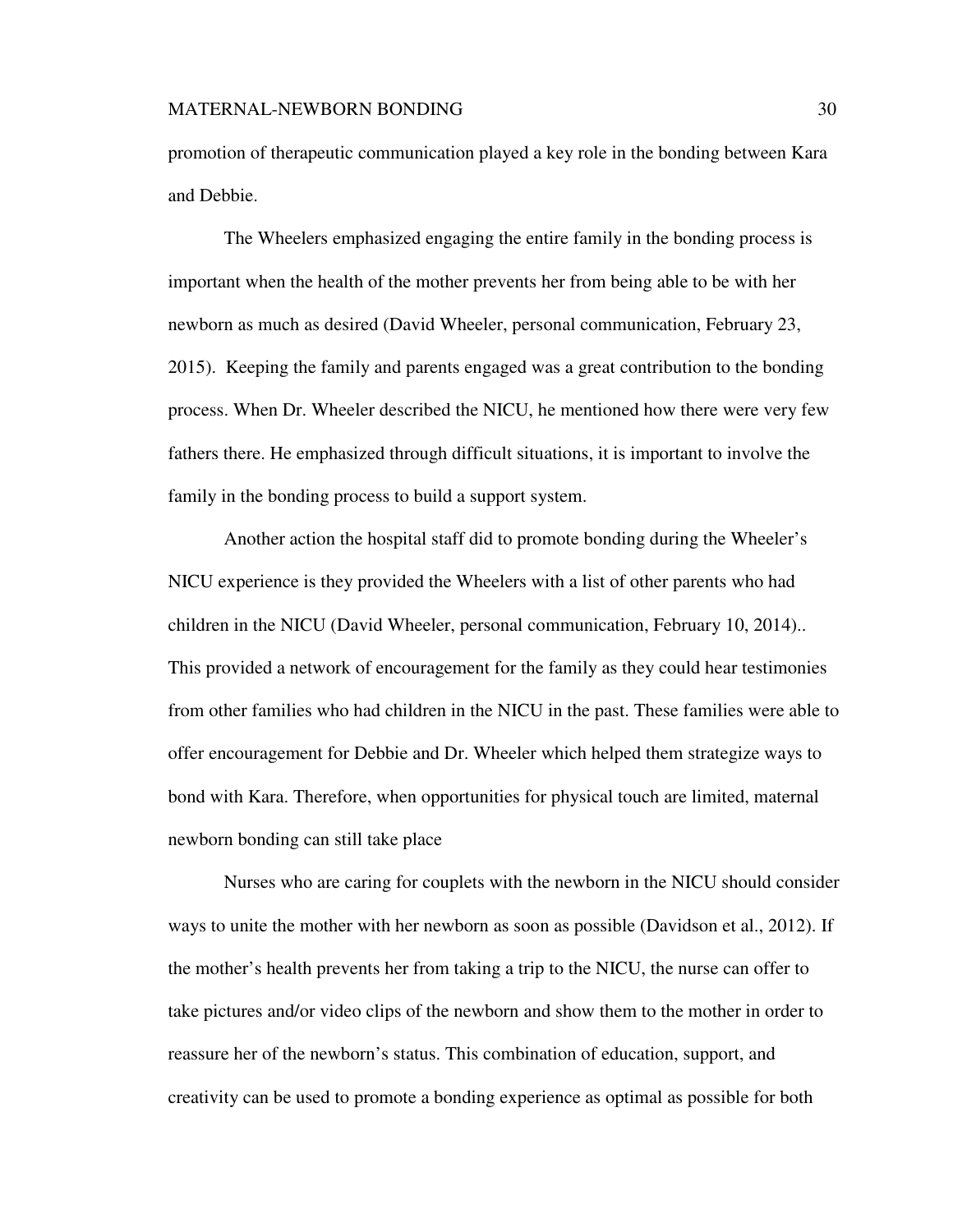mother and newborn. Postpartum nurses should be aware of any potential barriers to bonding and be ready to assess for signs of impaired maternal-newborn attachment. Some signs the nurses should look for include a lack of verbal communication with the newborn, a hesitant response to the newborn when he or she cries, an apparent distress over the newborn's gender or congenital abnormality. If any of these signs are seen, the nurse can intervene with reassurance, patient education, or role modeling care in order to promote bonding. However, the nurse should keep in mind individual characteristics such as values, beliefs, and cultural customs may impact the bonding process.

## **Recommendations**

Several recommendations can be made for hospitals wanting to increase maternalnewborn bonding during the postpartum period (Phillips, 2013). The first recommendation is to modify hospital protocols so they support uninterrupted skin-toskin contact immediately after birth for both vaginal and cesarean birth, unless the newborn or mother is medically unstable. Hospital protocols should allow for tasks such as medication administration, assessments, and newborn weights to be delayed until at least after the first postpartum hour. Even minimally invasive procedures such as glucose testing can be done to asymptomatic newborns while on the mother's chest. If the mother is weak from a strenuous labor or is on any type of medication that causes an alteration in consciousness, nurses should make certain somebody is available to support the mom during this skin-to-skin contact to ensure safety.

The Women's Place at the University of Virginia has recently implemented a change in their protocols that involve this uninterrupted skin-to-skin after birth (M. Fitzgerald, personal communication, January 28, 2015). The unit has educational signs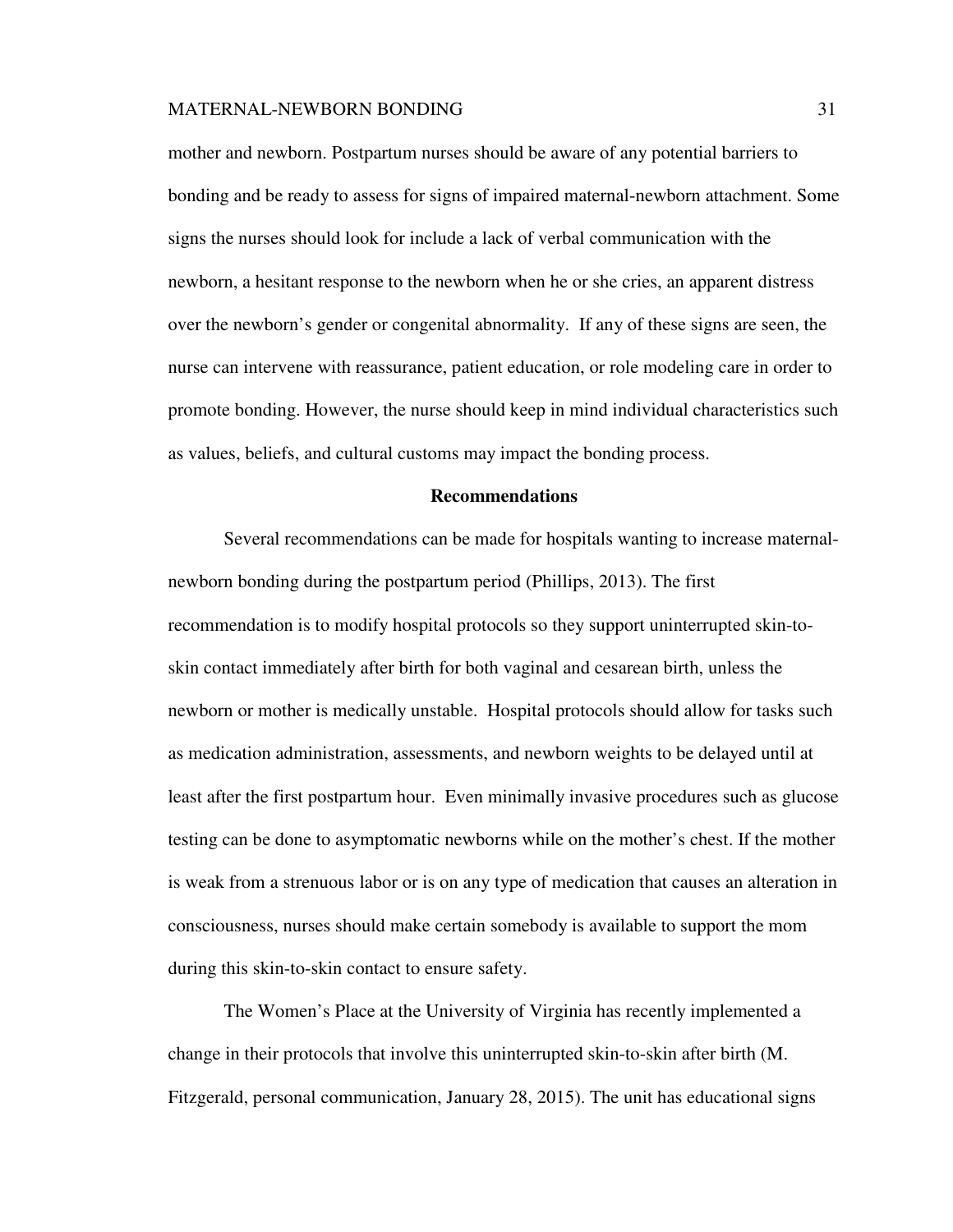posted with titles such as "My weight can wait" that advocate for this process. Patients are provided with informational brochures regarding the benefits of skin-to-skin. As a part of the admission process, mothers are informed about what the first postpartum hour will look like including skin-to-skin for one hour and the initiation of breastfeeding. The nurses' lounge also has educational posters for the nurses to aid in the encouragement of these baby-friendly measures. Some nurses eagerly encourage their patients to participate in these procedures whereas others are more skeptical about them, but over time the acceptance has grown. Obstetric units can adopt similar techniques that result in healthy newborns and mothers participation in skin-to-skin care. Many baby-friendly hospitals, such as Virginia Baptist Hospital, are proposing a practice change to incorporate routine skin-to-skin contact into the maternal-newborn protocols after a cesarean birth (T. Turner, personal communication, March 8, 2015).

Numerous national and international pediatric and women's health organizations, including the American Academy of Pediatrics, the National Association of Neonatal Nursing, the Academy of Breastfeeding Medicine, and the World Health Organization endorse skin-to-skin care as an important postpartum intervention regardless of the method of delivery (Stone, Prater, & Spencer, 2014). Many hospitals do not promote skin-to-skin contact after cesarean sections because it can be inefficient and difficult to manage. However, when a mother and newborn are separated after a cesarean, the couplet is more likely to experience delayed breastfeeding, decreased maternal satisfaction, and decreased chance for neurobehavioral and physiological benefits for women and newborns. Therefore, there are several practical suggestions that can be made to ensure the procedure of skin-to-skin contact goes as smoothly as possible after a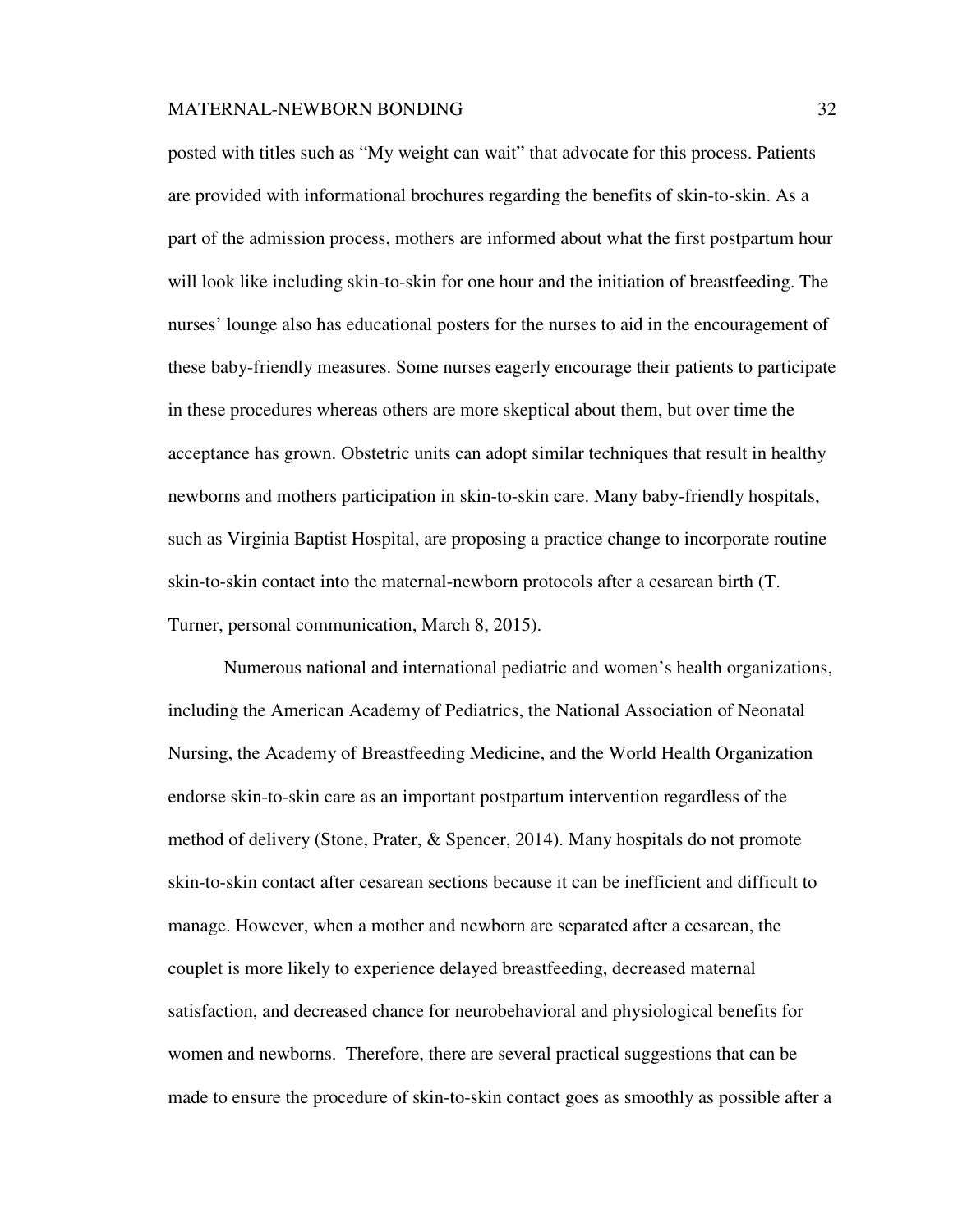non-emergent, full-term cesarean surgical birth among low-risk healthy women. The implementation of skin-to-skin care in the operating room can be carried out using the Lewin's Model of Change. The Lewin's Model of Change involves three stages: Unfreezing, moving, and refreezing. Unfreezing involves inspiring and motivating the hospital staff for this change. In this situation, a project manager can be used to present evidence-based information regarding the known benefits of SSC after a vaginal birth to develop a desire to continue that benefit in the operating room (OR). The motivation of gaining Baby-Friendly Hospital designation and/or financial reimbursement can also be used to encourage staff to promote SSC. The second stage involves combating resistance to change and carrying out implementation by gaining support of obstetricians, neonatologists, and anesthesiologists. The final stage involves reinforcing the change so that sustainability is promoted and SSC after low-risk cesareans becomes routine.

 Before the birth, it is important for the nurse to introduce herself to the mother and confirm she would like to hold her newborn skin-to-skin for the first hour after birth (Phillips, 2013). This is a great time for patient education about its benefits and importance as well. Once the nurse knows who the obstetrician and anesthesiologist will be, she can verify there are no currently anticipated concerns for the newborn or the mother's medical stability. If a cesarean section is needed, the nurse can release the mother's arm from the arm board so she can touch, cuddle, and comfort her newborn as long as the anesthesiologist approves. After the surgery is completed, the mother and newborn can be transferred to the recovery room while the newborn is nestled securely between the mother's breasts and supported by the nurse's hands if needed. Furthermore, nurses can ensure the mother's gown is unsnapped so it can be easily lowered to place the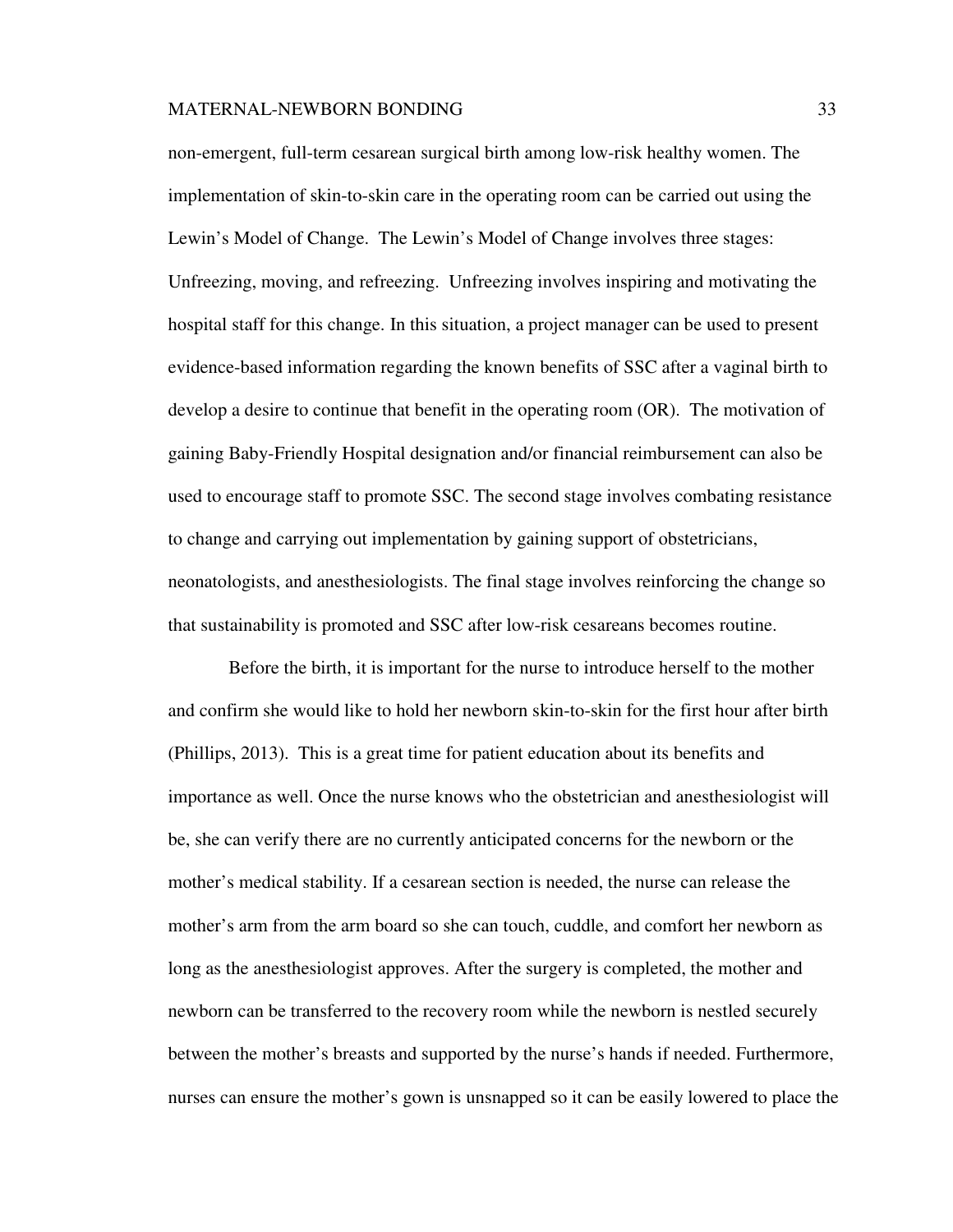newborn on her bare chest in a transverse position with the newborn's head on one breast and the abdomen on the other breast. The greater the surface area of the skin from both mother and newborn allowed to touch, the greater the benefits will be. One way this skin contact can be optimized is by cutting and clamping the umbilical cord so it is 8-10 inches long. This prevents the clamp from being directly between the newborn and mother, which prevents the newborn from lifting away from the hard plastic umbilical camp that can be a source of discomfort for the newborn. The umbilical cord can later be re-clamped and trimmed during the newborn's first bath. It is also appropriate to have a diaper as well as warmed blankets ready to dry and cover the newborn while on the mother's chest after birth. When SSC is implemented in the OR, the American Association of Operating Room Nursing requires there to be a nurse solely responsible for monitoring the newborn in order to ensure safety of both patients (Stone et al., 2014).

## **Conclusion**

In conclusion, it can be seen maternal-newborn bonding in the early postpartum period has a plethora of physiological, emotional, and psychological benefits for both mother and newborn. All caregivers involved in the childbirth process can support the bonding process by providing education and support during the postpartum period that will encourage participation in skin-to-skin contact, early breastfeeding, eye contact, and newborn massage. Nurses have a responsibility and obligation to advocate for what is best for both mother and newborn, and the priority should always be placed on the patient rather than on convenience of the staff. Nurses have the power to promote clinical practices that will support optimal maternal-newborn bonding in the postpartum period. When a positive bonding experience is created in the labor and delivery room or in the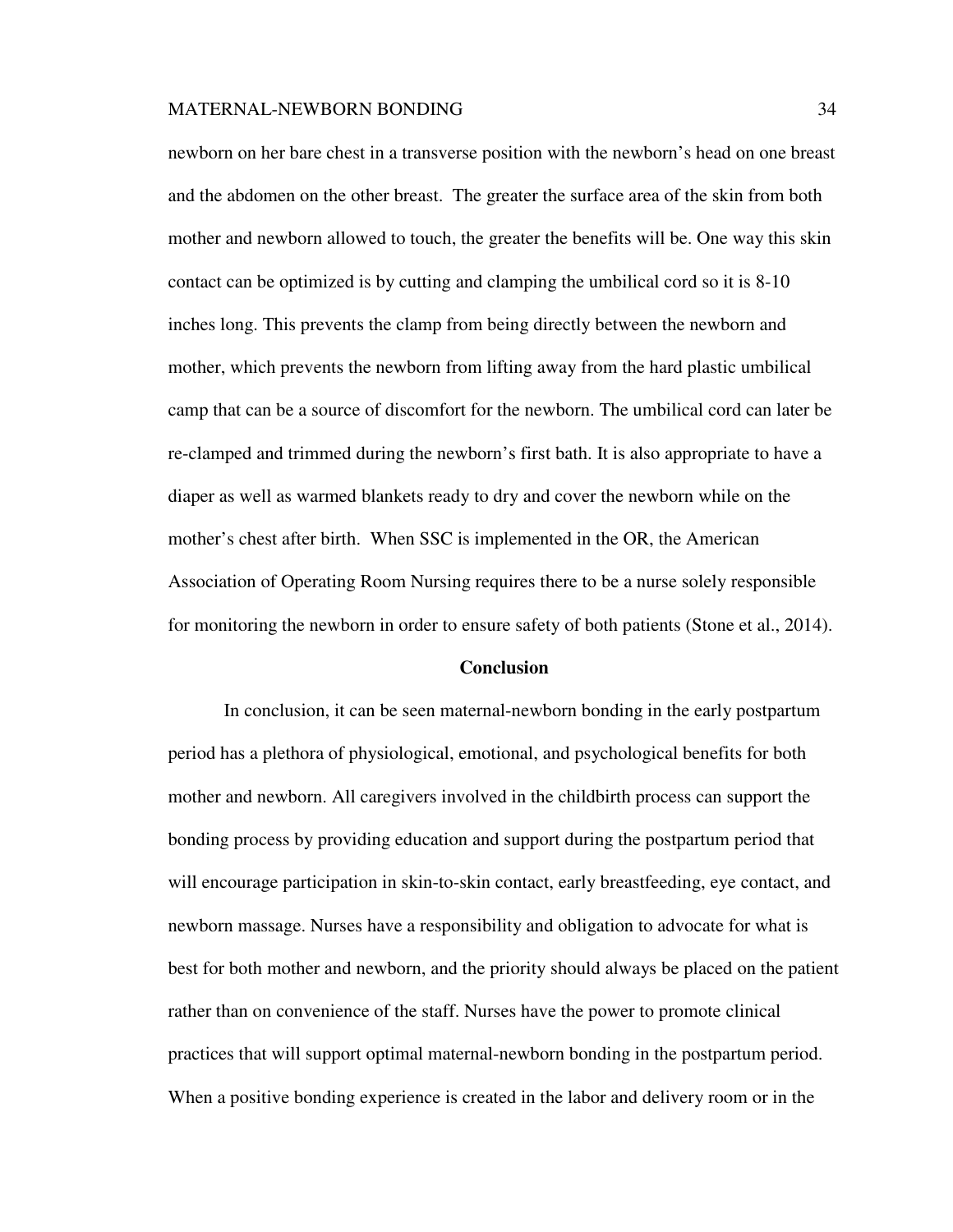operating room, it supports the importance of an environment in healthcare today that

encourages a positive attachment for the newborn and parent.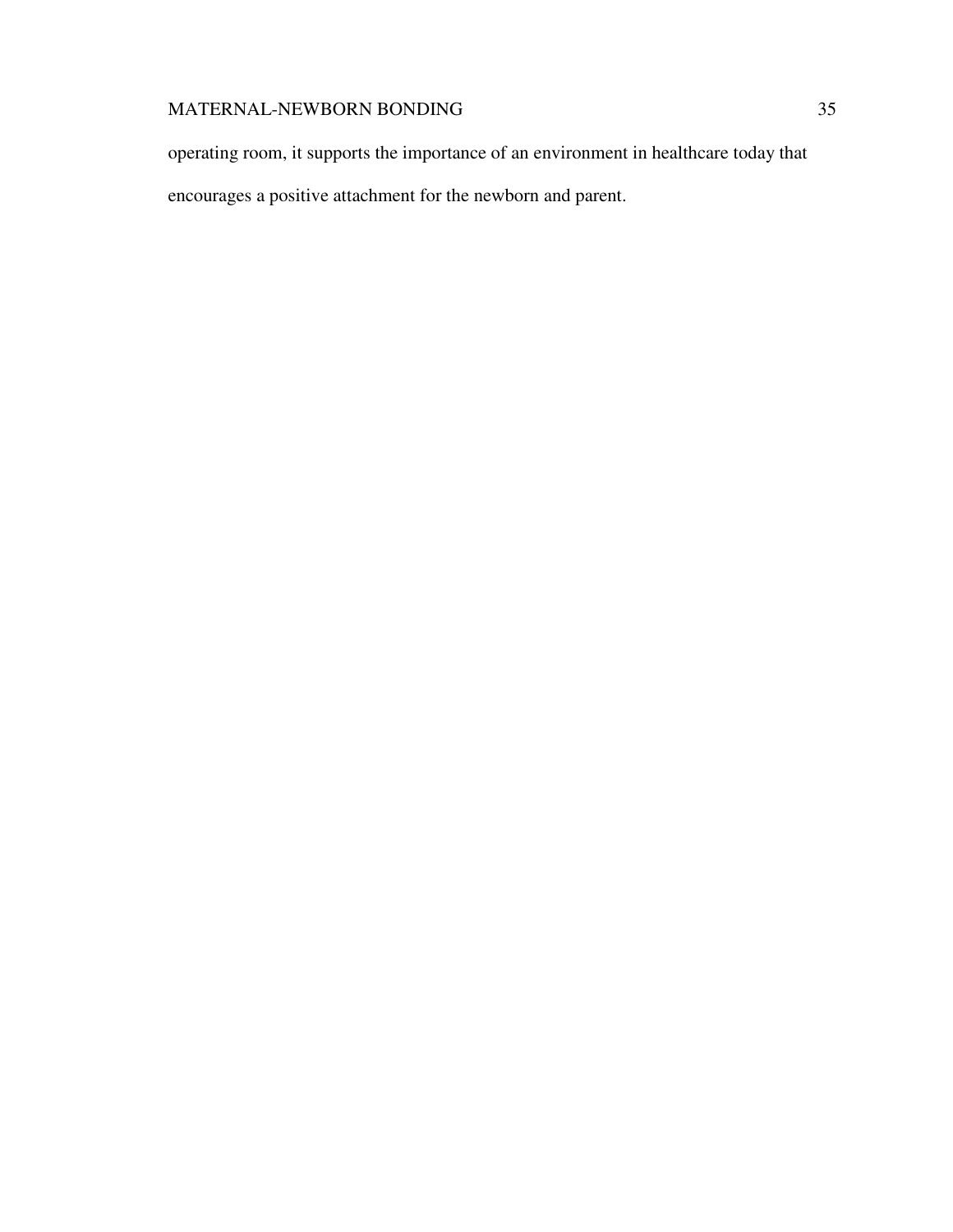#### References

- Anderzen-Carlsson, A., Lamy, Z. C., Tingvall, M., & Erikson, M. (2014). Parental experiences of providing skin-to-skin care to their newborn infant. *International Journal of Qualitative Studies on Health and Wellbeing, 9*, 1-21. doi:http://dx.doi.org/10.3402/qhw.v9.24907
- Arivabene, J. &. (2010). Kangaroo mother method: Mothers' experiences and contributions to nursing. *Revista Latino-Americana De Enfermagem (RLAE), 18*(2), 262-268. doi:http://dx.doi.org/10.1590/S0104-11692010000200018
- Brimdyr, K. (2011). *The first hour after birth: A baby's 9 instinctive stages*. Retrieved from The magical hour: http://magicalhour.com/aboutus.html
- Bussel, J. H., Spitz, B., & Demyttenaere, K. (2010). Three self-report questionnaires of the early mother-to-infant bond. *Archives of Women's Mental Health, 13*(5), 373- 384. doi:http://dx.doi.org/10.1605/01.301-0011946768.2010
- Chamberlain, D. (2013). *Windows to the womb revealing the conscious baby from conception to birth.* Berkley, CA: North Atlanta Books.
- Conde-Agudelo, A., Belizan, J. M., & Diaz-Rossello, J. (2014). Kangaroo mother care to reduce morbidity and mortality in low birthweight infants. *Cochrane Database of Systematic Reviews*(4), 3. doi:10.1002/14651858.CD002771.pub3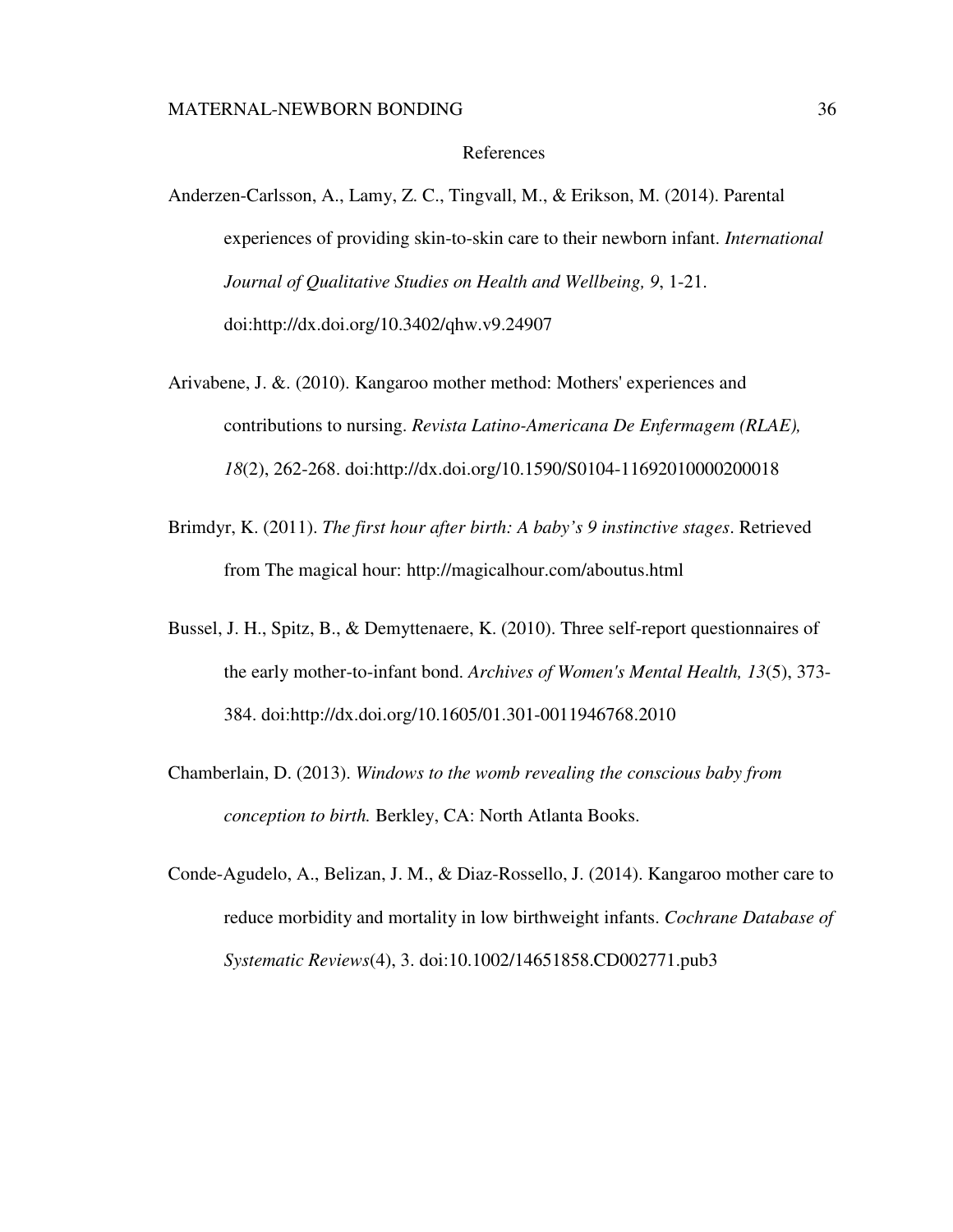- Condon, J., & Corkindale, C. (1998). The assessment of parent-to-infant attachment: development of a self-report questionnaire. *Journal of Reproductive and Infant Psychology, 16*(1), 57-76. Retrieved from http://search.proquest.com/docview/216062046?accountid=12085
- Davidson, M., London, M., & Ladewig, P. (2012). Postpartum family adaptation and nursing assessment. In M. Davidson, M. London, & P. Ladewig, *Old's maternalnewborn nursing & women's health across the lifespan, 9th edition* (pp. 992- 1016). Upper Saddle River, NJ: Pearson Education, Inc.
- Davidson, M., London, M., & Ladewig, P. (2012). The postpartum family: Needs and care. In M. Davidson, M. London, & P. Ladewig, *Old's maternal-newborn nursing & women's health across the lifespan, 9th edition* (pp. 1020-1051). Upper Saddle River, NJ: Pearson Education, Inc.
- Fegran, L., Helseth, S., & Fagermoen, M. (2008). A comparison of mothers' and fathers' experiences of the attachment process in a neonatal intensive care unit. *Journal of Clinical Nursing, 17*(6), 810-816. doi:10.1111/j.1365-2702.2007.02125.x
- Feldman, R., Gordon, I., & Zagoory-Sharon, O. (2011). Maternal and paternal plasma, salivary, and urinary oxytocin and parent-infant synchrony: Considering stress and affiliation components of human bonding. *Developmental Science, 14*(4), 752-761. doi:10.1111/j.1467-7687.2010.01021.x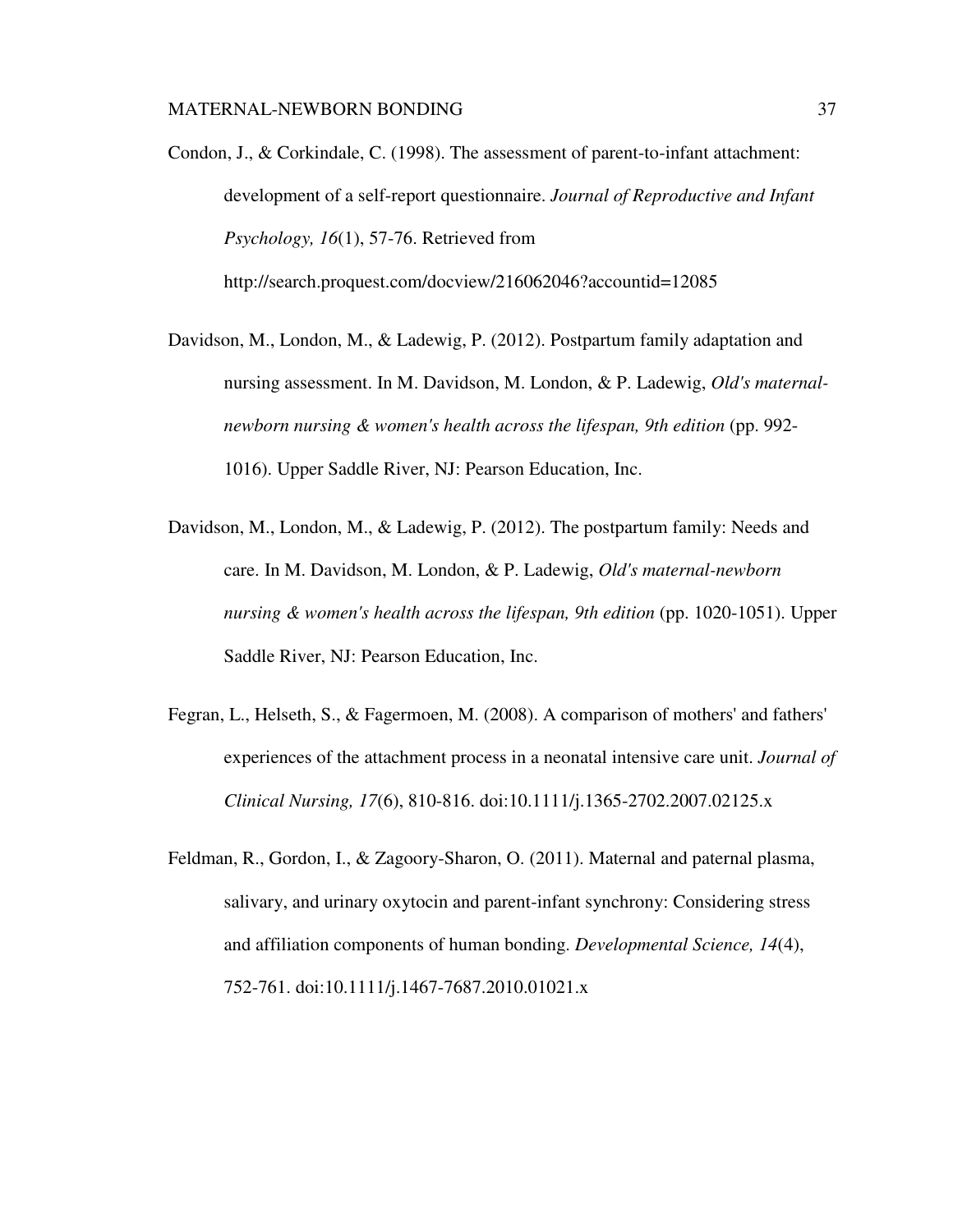Ferrarello, D., & Hatfield, L. (2014). Barriers to skin-to-skin care during the postpartum stay. *The American Journal of Maternal/Child Nursing, 39*(1), 56-61. doi:10.1097/01.NMC.0000437464.31628.3d

- Field, T., Diego, M., & Hernandez-Reif, M. (2010). Preterm infant massage therapy research: A review. *Infant Behavior and Development, 3*(2), 115-124. doi:10.1016/j.infbeh.2009.12.004
- Gordon, I., Zagoory-Sharon, O., Leckman, J., & Feldman, R. (2010, August 15). Oxytocin and the development of parenting in humans. *Biological Psychiatry, 68*(4), 377-382. doi:10.1016/j.biopsych.2010.02.005
- Hazan, C., & Campa, M. (2013). *Human bonding: The science of affectional ties.* New York: The Guilford Press.
- Henry, S., Richard-Yris, M., Tordjman, S., & Hausberger, M. (2009). Neonatal handling affects durably bonding and social development. *Plos ONE, 4*(4), 9. doi:10.1371/journal.pone.0005216
- Himani, Kaur, B., & Kumar, P. (2011). Effect of initiation of breast-feeding within one hour of the delivery. *Nursing and Midwifery Research Journal, 7*(3), 99-110. Retrieved from http://medind.nic.in/nad/t11/i2/nadt11i2p53.pdf
- ICEA. (2013). *Skin-to-skin contact*. Retrieved from International childbirth education association: http://icea.org/sites/default/files/Skin%20to%20Skin%20Contact%20PP-FINAL.pdf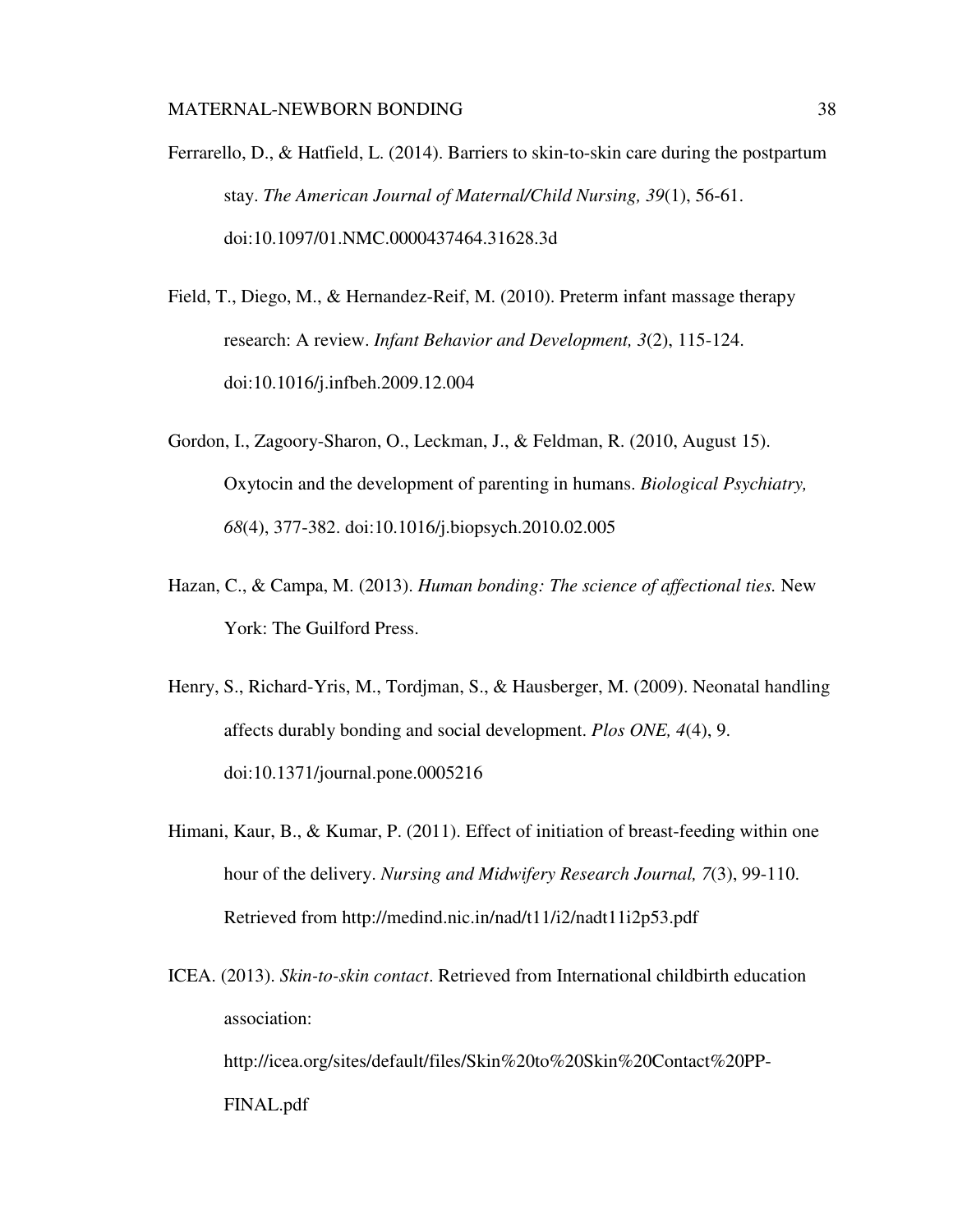Johnson, K. (2013). Maternal infant bonding: A review of literature. *International Journal of Childbirth Education, 28*(3), 17-22. Retrieved from http://search.proquest.com/docview/1412226528?accountid=12085

- Kneisl, C. R. (2013). Theories for interdisciplinary care in psychiatry. In C. R. Kneisl, & E. Trigoboff, *Contemporary psychiatric-mental health nursing, 3rd edition* (pp. 72-85). Uppersaddle River: Pearson.
- Lewis, S., & Retherford, C. S. (2011). Stress and stress management. In S. Lewis, S. Dirksen, M. Heitkemper, L. Bucher, & I. Camera, *Medical surgical nursing assessment and management of clinical problems, 8th edition* (p. 102). St. Louis: Elsevier Inc.
- Liu, J., Leung, P., & Yang, A. (2014). Breastfeeding and active bonding protects against children's internalizing behavior problems. *Nutrients, 6*(1), 76-89. doi:10.3390/nu6010076
- McLeod, P. (2009). *Attachment theory*. Retrieved from Simply psychology: http://www.simplypsychology.org/attachment.html

Newman, J. (2009). *The importance of skin-to-skin contact* . Retrieved from International Breastfeeding Center: http://www.nbci.ca/index.php?option=com\_content&id=82:the-importance-ofskin-to-skin-contact-&Itemid=17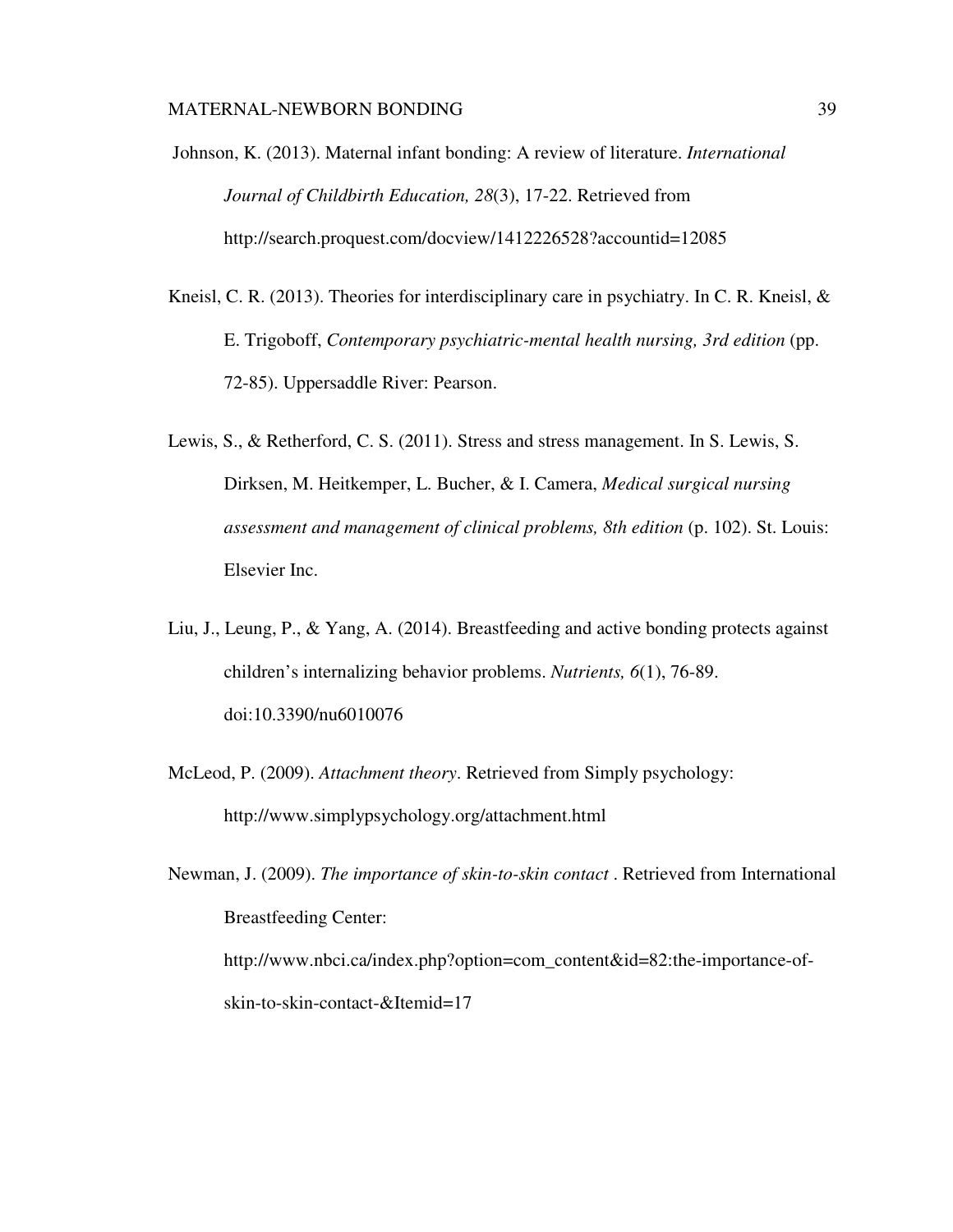Palmer, L. (2013, August 6). Bonding matters: The chemistry of attachment. *Attachment Parenting International , 5*(2). Retrieved from

http://www.pregnancy.org/article/bonding-matters-chemistry-attachment

Phillips, R. (2013). Uninterrupted skin-to-skin contact immediately after birth. *Newborn and Infant Nursing Reviews*, 67-72.

Ross, E. (2012). Maternal-fetal attachment and engagement with antenatal advice. *British Journal of Midwifery, 20*(8), 566-575. doi:http://dx.doi.org/10.12968/bjom.2012.20.8.566

- Stone, S., Prater, L., & Spencer, R. (2014, December 12). Facilitating skin-to-skin contact in the operating room after cesarean birth. *Nursing for Women's Health, 18*(6), 487-499. doi:10.1111/1751-486X.12161
- Trigoboff, E. (2013). The biological basis of behavioral and mental disorders. In C. R. Kneisl, & E. Trigoboff, *Contemporary psychiatric-mental health nursing, 3rd edition* (pp. 88-111). Upper Saddle River: Pearson Education, Inc.
- Udy, P. (2009). *Emotional impact of cesareans*. Retrieved from Midwifery today: http://www.midwiferytoday.com/articles/emotional\_impact.asp
- Weisman, O., Granat, A., Gilboa-Schechtman, E., Singer, M., Gordon, I., Azulay, H., & Feldman, R. (2010). The experience of labor, maternal perception of the infant, and the mother's postpartum mood in a low-risk community cohort. *Archive of Women's Mental Health, 13*(6), 505-513. doi:http://dx.doi.org/10.1605/01.301- 0012982573.2011